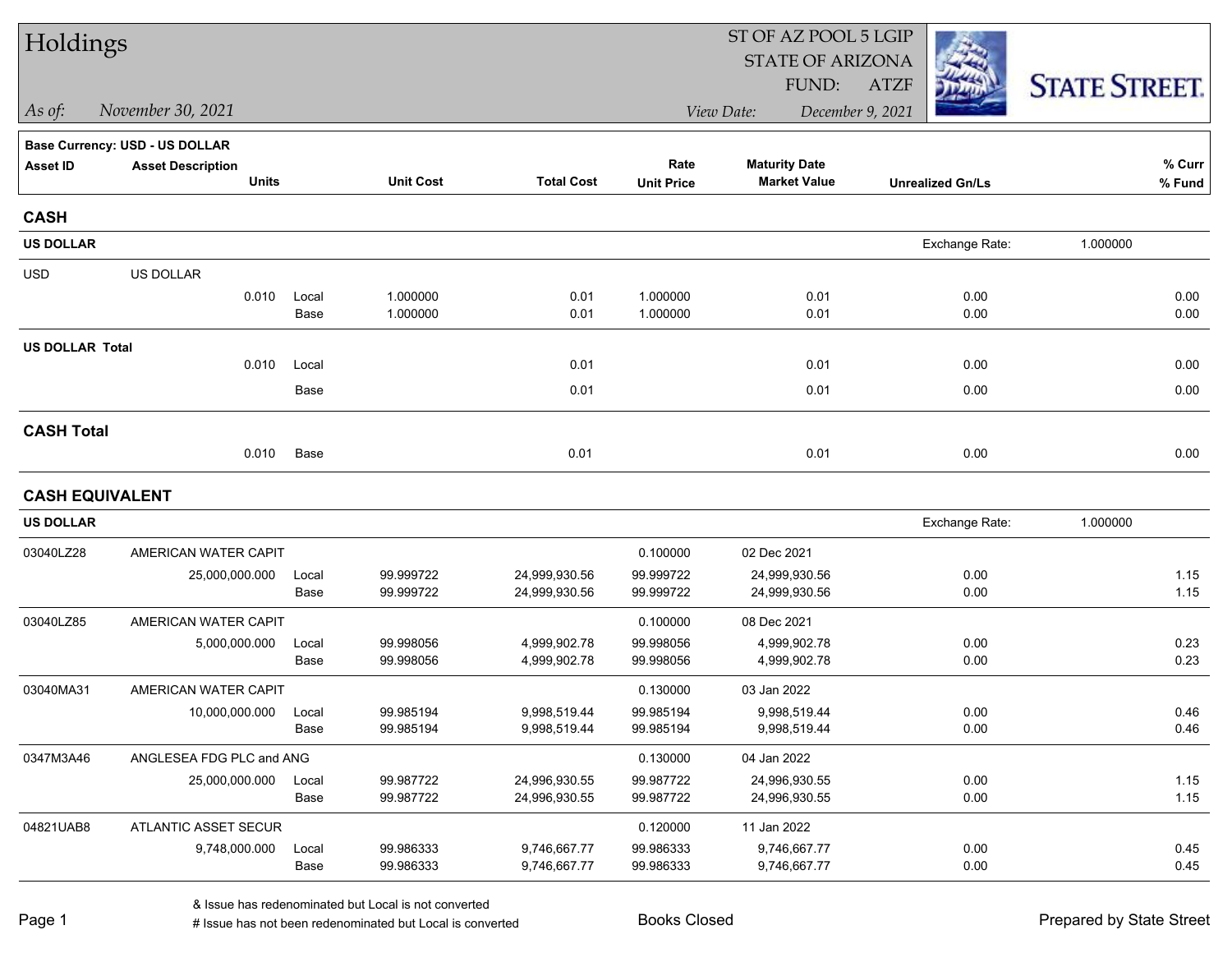| Holdings        |                                       |       |                  |                   |                                |                         | ST OF AZ POOL 5 LGIP |                         |                      |  |
|-----------------|---------------------------------------|-------|------------------|-------------------|--------------------------------|-------------------------|----------------------|-------------------------|----------------------|--|
|                 |                                       |       |                  |                   |                                | <b>STATE OF ARIZONA</b> |                      |                         |                      |  |
|                 |                                       |       |                  |                   |                                | FUND:                   | <b>ATZF</b>          |                         | <b>STATE STREET.</b> |  |
| As of:          | November 30, 2021                     |       |                  |                   | View Date:<br>December 9, 2021 |                         |                      |                         |                      |  |
|                 | <b>Base Currency: USD - US DOLLAR</b> |       |                  |                   |                                |                         |                      |                         |                      |  |
| <b>Asset ID</b> | <b>Asset Description</b>              |       |                  |                   | Rate                           | <b>Maturity Date</b>    |                      |                         | % Curr               |  |
|                 | <b>Units</b>                          |       | <b>Unit Cost</b> | <b>Total Cost</b> | <b>Unit Price</b>              | <b>Market Value</b>     |                      | <b>Unrealized Gn/Ls</b> | % Fund               |  |
| 04821UBA9       | ATLANTIC ASSET SECUR                  |       |                  |                   | 0.140000                       | 10 Feb 2022             |                      |                         |                      |  |
|                 | 20,000,000.000                        | Local | 99.972389        | 19,994,477.78     | 99.972389                      | 19,994,477.78           |                      | 0.00                    | 0.92                 |  |
|                 |                                       | Base  | 99.972389        | 19,994,477.78     | 99.972389                      | 19,994,477.78           |                      | 0.00                    | 0.92                 |  |
| 04821UC34       | ATLANTIC ASSET SECUR                  |       |                  |                   | 0.150000                       | 03 Mar 2022             |                      |                         |                      |  |
|                 | 15,000,000.000                        | Local | 99.961667        | 14,994,250.00     | 99.961667                      | 14,994,250.00           |                      | 0.00                    | 0.69                 |  |
|                 |                                       | Base  | 99.961667        | 14,994,250.00     | 99.961667                      | 14,994,250.00           |                      | 0.00                    | 0.69                 |  |
| 05253CA48       | <b>AUST &amp; NEW ZEA</b>             |       |                  |                   | 0.120000                       | 04 Jan 2022             |                      |                         |                      |  |
|                 | 15,000,000.000                        | Local | 99.988667        | 14,998,300.00     | 99.988667                      | 14,998,300.00           |                      | 0.00                    | 0.69                 |  |
|                 |                                       | Base  | 99.988667        | 14,998,300.00     | 99.988667                      | 14,998,300.00           |                      | 0.00                    | 0.69                 |  |
| 05253CAR7       | <b>AUST &amp; NEW ZEA</b>             |       |                  |                   | 0.130000                       | 25 Jan 2022             |                      |                         |                      |  |
|                 | 10,000,000.000                        | Local | 99.980139        | 9,998,013.89      | 99.980139                      | 9,998,013.89            |                      | 0.00                    | 0.46                 |  |
|                 |                                       | Base  | 99.980139        | 9,998,013.89      | 99.980139                      | 9,998,013.89            |                      | 0.00                    | 0.46                 |  |
| 05253CC12       | <b>AUST &amp; NEW ZEA</b>             |       |                  |                   | 0.200000                       | 01 Mar 2022             |                      |                         |                      |  |
|                 | 10,000,000.000                        | Local | 99.950000        | 9,995,000.00      | 99.950000                      | 9,995,000.00            |                      | 0.00                    | 0.46                 |  |
|                 |                                       | Base  | 99.950000        | 9,995,000.00      | 99.950000                      | 9,995,000.00            |                      | 0.00                    | 0.46                 |  |
| 05253CCW4       | <b>AUST &amp; NEW ZEA</b>             |       |                  |                   | 0.130000                       | 30 Mar 2022             |                      |                         |                      |  |
|                 | 15,000,000.000                        | Local | 99.957028        | 14,993,554.17     | 99.957028                      | 14,993,554.17           |                      | 0.00                    | 0.69                 |  |
|                 |                                       | Base  | 99.957028        | 14,993,554.17     | 99.957028                      | 14,993,554.17           |                      | 0.00                    | 0.69                 |  |
| 06367CFG7       | <b>BANK OF MONTREAL-</b>              |       |                  |                   | 0.220000                       | 18 May 2022             |                      |                         |                      |  |
|                 | 15,000,000.000                        | Local | 100.000000       | 15,000,000.00     | 100.000000                     | 15,000,000.00           |                      | 0.00                    | 0.69                 |  |
|                 |                                       | Base  | 100.000000       | 15,000,000.00     | 100.000000                     | 15,000,000.00           |                      | 0.00                    | 0.69                 |  |
| 06367CJQ1       | <b>BANK OF MONTREAL-</b>              |       |                  |                   | 0.200000                       | 02 Sep 2022             |                      |                         |                      |  |
|                 | 10,000,000.000                        | Local | 100.000000       | 10,000,000.00     | 100.000000                     | 10,000,000.00           |                      | 0.00                    | 0.46                 |  |
|                 |                                       | Base  | 100.000000       | 10,000,000.00     | 100.000000                     | 10,000,000.00           |                      | 0.00                    | 0.46                 |  |
| 06367KA74       | <b>BANK OF MONTREAL-</b>              |       |                  |                   | 0.090000                       | 07 Jan 2022             |                      |                         |                      |  |
|                 | 25,000,000.000                        | Local | 99.990750        | 24,997,687.50     | 99.990750                      | 24,997,687.50           |                      | 0.00                    | 1.15                 |  |
|                 |                                       | Base  | 99.990750        | 24,997,687.50     | 99.990750                      | 24,997,687.50           |                      | 0.00                    | 1.15                 |  |
| 06417MPH2       | <b>BANK OF NOVA SCOTIA</b>            |       |                  |                   | 0.230000                       | 11 May 2022             |                      |                         |                      |  |
|                 | 10,000,000.000                        | Local | 100.004478       | 10,000,447.79     | 100.004478                     | 10,000,447.79           |                      | 0.00                    | 0.46                 |  |
|                 |                                       | Base  | 100.004478       | 10,000,447.79     | 100.004478                     | 10,000,447.79           |                      | 0.00                    | 0.46                 |  |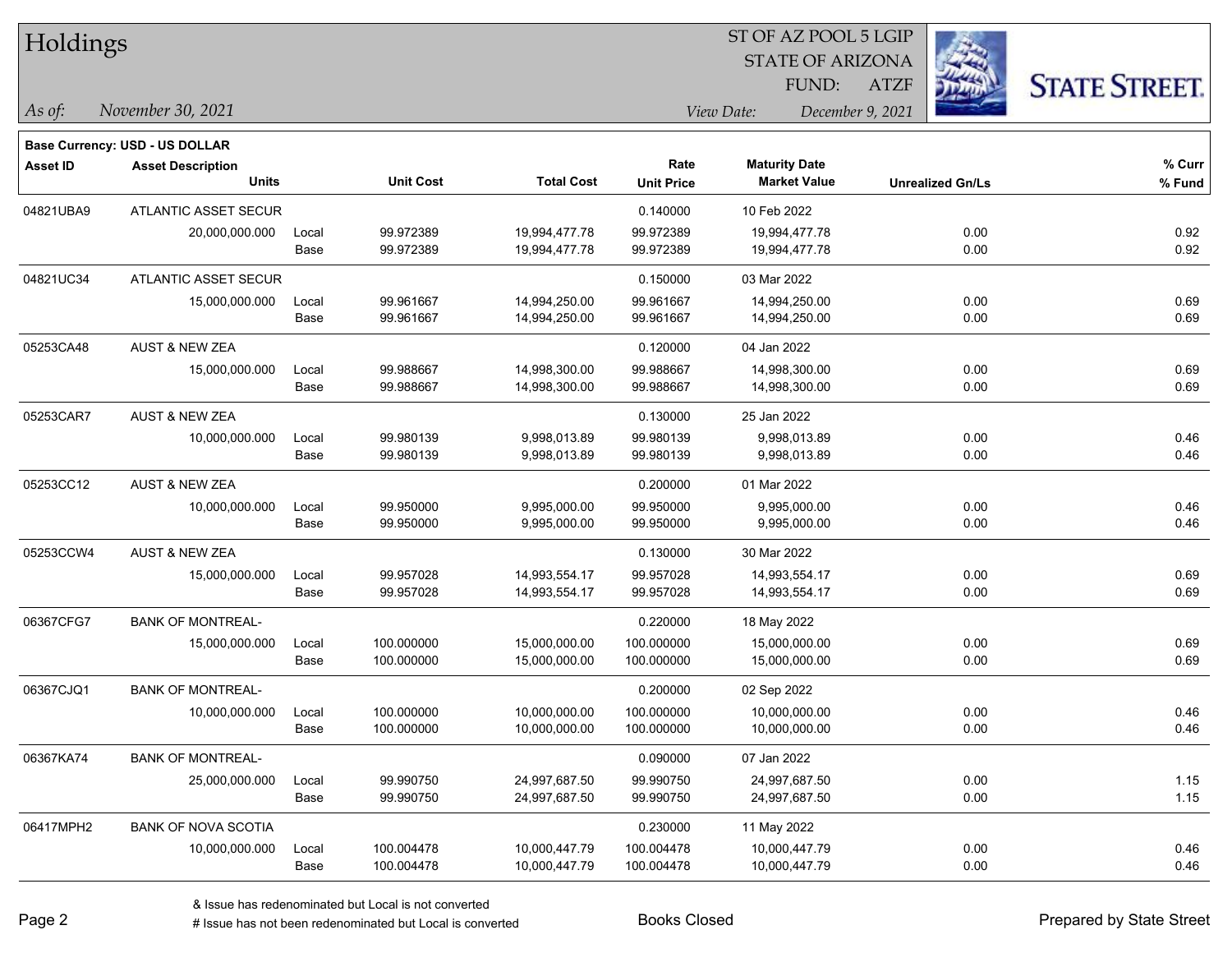| Holdings |  |
|----------|--|
|----------|--|

**Base Currency: USD - US DOLLAR**

STATE OF ARIZONA ATZF ST OF AZ POOL 5 LGIP FUND:



*November 30, 2021 As of: View Date: December 9, 2021*

| Asset ID  | <b>Asset Description</b>    |       |                  | Rate              |                   | <b>Maturity Date</b> |                         | % Curr |
|-----------|-----------------------------|-------|------------------|-------------------|-------------------|----------------------|-------------------------|--------|
|           | <b>Units</b>                |       | <b>Unit Cost</b> | <b>Total Cost</b> | <b>Unit Price</b> | <b>Market Value</b>  | <b>Unrealized Gn/Ls</b> | % Fund |
| 06417MQC2 | <b>BANK OF NOVA SCOTIA</b>  |       |                  |                   | 0.210000          | 07 Jun 2022          |                         |        |
|           | 10,000,000.000              | Local | 100.000000       | 10,000,000.00     | 100.000000        | 10,000,000.00        | 0.00                    | 0.46   |
|           |                             | Base  | 100.000000       | 10,000,000.00     | 100.000000        | 10,000,000.00        | 0.00                    | 0.46   |
| 06417MTD7 | <b>BANK OF NOVA SCOTIA</b>  |       |                  |                   | 0.150000          | 24 Feb 2022          |                         |        |
|           | 15,000,000.000              | Local | 100.000000       | 15,000,000.00     | 100.000000        | 15,000,000.00        | 0.00                    | 0.69   |
|           |                             | Base  | 100.000000       | 15,000,000.00     | 100.000000        | 15,000,000.00        | 0.00                    | 0.69   |
| 07010JZ95 | <b>BASIN ELEC PWR COOP</b>  |       |                  |                   | 0.090000          | 09 Dec 2021          |                         |        |
|           | 15,000,000.000              | Local | 99.998000        | 14,999,700.00     | 99.998000         | 14,999,700.00        | 0.00                    | 0.69   |
|           |                             | Base  | 99.998000        | 14,999,700.00     | 99.998000         | 14,999,700.00        | 0.00                    | 0.69   |
| 07010KAJ7 | <b>BASIN ELEC PWR COOP</b>  |       |                  |                   | 0.120000          | 18 Jan 2022          |                         |        |
|           | 15,000,000.000              | Local | 99.984000        | 14,997,600.00     | 99.984000         | 14,997,600.00        | 0.00                    | 0.69   |
|           |                             | Base  | 99.984000        | 14,997,600.00     | 99.984000         | 14,997,600.00        | 0.00                    | 0.69   |
| 07644AZ72 | BEDFORD ROW FDG CORP        |       |                  |                   | 0.140000          | 07 Dec 2021          |                         |        |
|           | 10,000,000.000              | Local | 99.997667        | 9,999,766.67      | 99.997667         | 9,999,766.67         | 0.00                    | 0.46   |
|           |                             | Base  | 99.997667        | 9,999,766.67      | 99.997667         | 9,999,766.67         | 0.00                    | 0.46   |
| 07644BA36 | BEDFORD ROW FDG CORP        |       |                  |                   | 0.210000          | 03 Jan 2022          |                         |        |
|           | 5,000,000.000               | Local | 99.980750        | 4,999,037.50      | 99.980750         | 4,999,037.50         | 0.00                    | 0.23   |
|           |                             | Base  | 99.980750        | 4,999,037.50      | 99.980750         | 4,999,037.50         | 0.00                    | 0.23   |
| 07644BBA9 | BEDFORD ROW FDG CORP        |       |                  |                   | 0.120000          | 10 Feb 2022          |                         |        |
|           | 25,000,000.000              | Local | 99.976333        | 24,994,083.33     | 99.976333         | 24,994,083.33        | 0.00                    | 1.15   |
|           |                             | Base  | 99.976333        | 24,994,083.33     | 99.976333         | 24,994,083.33        | 0.00                    | 1.15   |
| 07644BCM2 | BEDFORD ROW FDG CORP        |       |                  |                   | 0.140000          | 21 Mar 2022          |                         |        |
|           | 10,000,000.000              | Local | 99.957222        | 9,995,722.22      | 99.957222         | 9,995,722.22         | 0.00                    | 0.46   |
|           |                             | Base  | 99.957222        | 9,995,722.22      | 99.957222         | 9,995,722.22         | 0.00                    | 0.46   |
| 13606CSH8 | <b>CANADIAN IMPERIAL BK</b> |       |                  |                   | 0.240000          | 04 May 2022          |                         |        |
|           | 10,000,000.000              | Local | 100.000000       | 10,000,000.00     | 100.000000        | 10,000,000.00        | 0.00                    | 0.46   |
|           |                             | Base  | 100.000000       | 10,000,000.00     | 100.000000        | 10,000,000.00        | 0.00                    | 0.46   |
| 13606CW75 | CANADIAN IMPERIAL BK        |       |                  |                   | 0.090000          | 01 Dec 2021          |                         |        |
|           | 25,000,000.000              | Local | 100.000000       | 25,000,000.00     | 100.000000        | 25,000,000.00        | 0.00                    | 1.15   |
|           |                             | Base  | 100.000000       | 25,000,000.00     | 100.000000        | 25,000,000.00        | 0.00                    | 1.15   |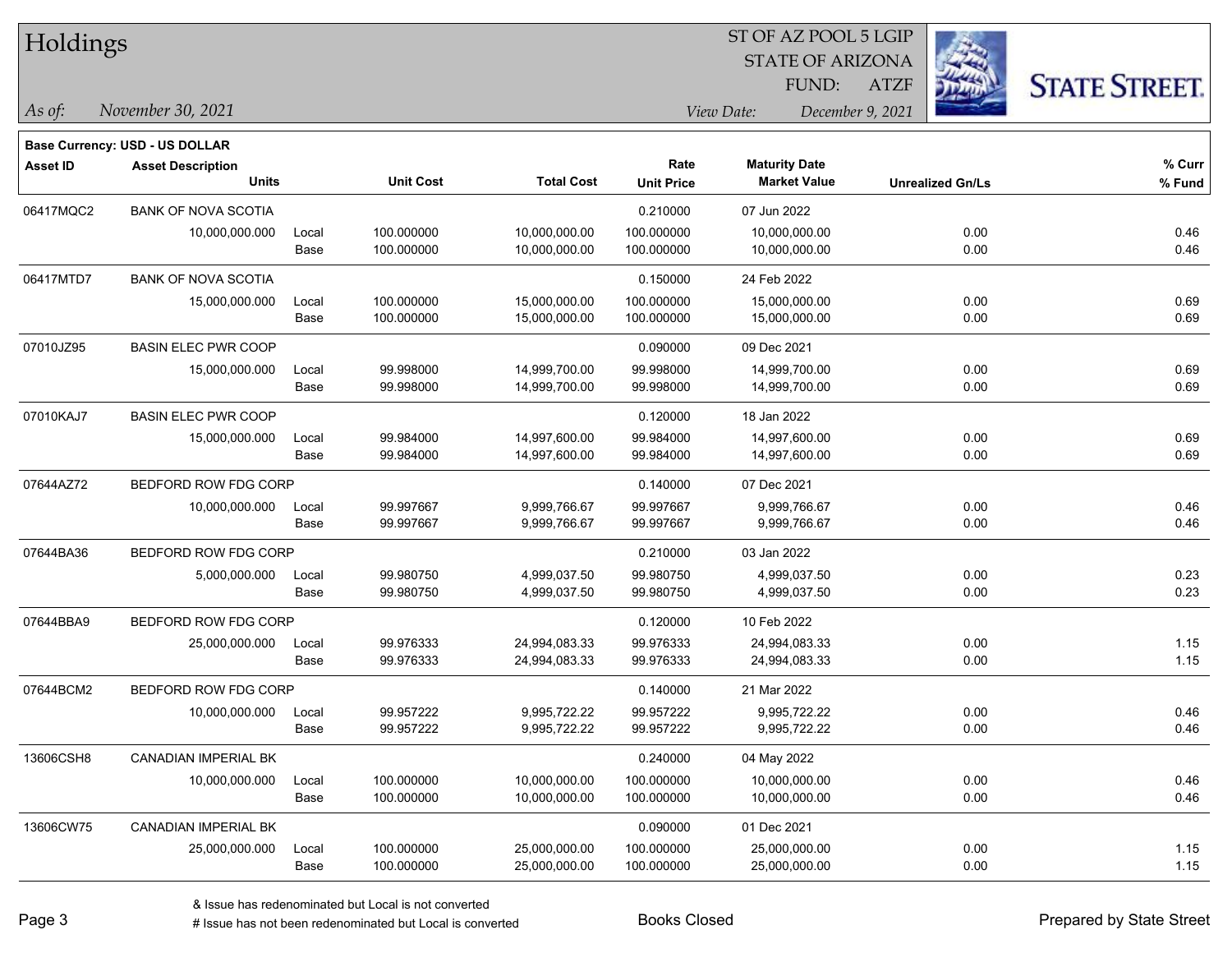| Holdings        |                                                                   |       |                  |                   |                   |                      | ST OF AZ POOL 5 LGIP    |                         |                      |
|-----------------|-------------------------------------------------------------------|-------|------------------|-------------------|-------------------|----------------------|-------------------------|-------------------------|----------------------|
|                 |                                                                   |       |                  |                   |                   |                      | <b>STATE OF ARIZONA</b> |                         |                      |
|                 |                                                                   |       |                  |                   |                   |                      | FUND:<br><b>ATZF</b>    |                         | <b>STATE STREET.</b> |
| As of:          | November 30, 2021                                                 |       |                  |                   |                   | View Date:           | December 9, 2021        |                         |                      |
|                 |                                                                   |       |                  |                   |                   |                      |                         |                         |                      |
| <b>Asset ID</b> | <b>Base Currency: USD - US DOLLAR</b><br><b>Asset Description</b> |       |                  |                   | Rate              | <b>Maturity Date</b> |                         |                         | % Curr               |
|                 | <b>Units</b>                                                      |       | <b>Unit Cost</b> | <b>Total Cost</b> | <b>Unit Price</b> | <b>Market Value</b>  |                         | <b>Unrealized Gn/Ls</b> | % Fund               |
| 13606CYJ7       | <b>CANADIAN IMPERIAL BK</b>                                       |       |                  |                   | 0.110000          | 05 Jan 2022          |                         |                         |                      |
|                 | 15,000,000.000                                                    | Local | 100.000000       | 15,000,000.00     | 100.000000        | 15,000,000.00        |                         | 0.00                    | 0.69                 |
|                 |                                                                   | Base  | 100.000000       | 15,000,000.00     | 100.000000        | 15,000,000.00        |                         | 0.00                    | 0.69                 |
| 13738JZ86       | CAN AST + CAN LTD JT                                              |       |                  |                   | 0.100000          | 08 Dec 2021          |                         |                         |                      |
|                 | 5,000,000.000                                                     | Local | 99.998056        | 4,999,902.78      | 99.998056         | 4,999,902.78         |                         | 0.00                    | 0.23                 |
|                 |                                                                   | Base  | 99.998056        | 4,999,902.78      | 99.998056         | 4,999,902.78         |                         | 0.00                    | 0.23                 |
| 13738JZ94       | CAN AST + CAN LTD JT                                              |       |                  |                   | 0.110000          | 09 Dec 2021          |                         |                         |                      |
|                 | 15,000,000.000                                                    | Local | 99.997556        | 14,999,633.33     | 99.997556         | 14,999,633.33        |                         | 0.00                    | 0.69                 |
|                 |                                                                   | Base  | 99.997556        | 14,999,633.33     | 99.997556         | 14,999,633.33        |                         | 0.00                    | 0.69                 |
| 13738JZT0       | CAN AST + CAN LTD JT                                              |       |                  |                   | 0.100000          | 27 Dec 2021          |                         |                         |                      |
|                 | 20,000,000.000                                                    | Local | 99.992778        | 19,998,555.56     | 99.992778         | 19,998,555.56        |                         | 0.00                    | 0.92                 |
|                 |                                                                   | Base  | 99.992778        | 19,998,555.56     | 99.992778         | 19,998,555.56        |                         | 0.00                    | 0.92                 |
| 13738KAE7       | CAN AST & CAN LTD JT                                              |       |                  |                   | 0.120000          | 14 Jan 2022          |                         |                         |                      |
|                 | 5,000,000.000                                                     | Local | 99.985333        | 4,999,266.67      | 99.985333         | 4,999,266.67         |                         | 0.00                    | 0.23                 |
|                 |                                                                   | Base  | 99.985333        | 4,999,266.67      | 99.985333         | 4,999,266.67         |                         | 0.00                    | 0.23                 |
| 14912DZ10       | CATERPLR FIN SRV CO.                                              |       |                  |                   | 0.070000          | 01 Dec 2021          |                         |                         |                      |
|                 | 25,000,000.000                                                    | Local | 100.000000       | 25,000,000.00     | 100.000000        | 25,000,000.00        |                         | 0.00                    | 1.15                 |
|                 |                                                                   | Base  | 100.000000       | 25,000,000.00     | 100.000000        | 25,000,000.00        |                         | 0.00                    | 1.15                 |
| 15060XZ13       | CEDAR SPRING CPTL CO                                              |       |                  |                   | 0.120000          | 01 Dec 2021          |                         |                         |                      |
|                 | 25,000,000.000                                                    | Local | 100.000000       | 25,000,000.00     | 100.000000        | 25,000,000.00        |                         | 0.00                    | 1.15                 |
|                 |                                                                   | Base  | 100.000000       | 25,000,000.00     | 100.000000        | 25,000,000.00        |                         | 0.00                    | 1.15                 |
| 15963TZ36       | CHARIOT FNDG LLC                                                  |       |                  |                   | 0.090000          | 03 Dec 2021          |                         |                         |                      |
|                 | 25,000,000.000                                                    | Local | 99.999500        | 24,999,875.00     | 99.999500         | 24,999,875.00        |                         | 0.00                    | 1.15                 |
|                 |                                                                   | Base  | 99.999500        | 24,999,875.00     | 99.999500         | 24,999,875.00        |                         | 0.00                    | 1.15                 |
| 15963TZ85       | <b>CHARIOT FNDG LLC</b>                                           |       |                  |                   | 0.100000          | 08 Dec 2021          |                         |                         |                      |
|                 | 13,000,000.000                                                    | Local | 99.998056        | 12,999,747.22     | 99.998056         | 12,999,747.22        |                         | 0.00                    | 0.60                 |
|                 |                                                                   | Base  | 99.998056        | 12,999,747.22     | 99.998056         | 12,999,747.22        |                         | 0.00                    | 0.60                 |
| 15963UAQ9       | CHARIOT FNDG LLC                                                  |       |                  |                   | 0.130000          | 24 Jan 2022          |                         |                         |                      |
|                 | 12,000,000.000                                                    | Local | 99.980500        | 11,997,660.00     | 99.980500         | 11,997,660.00        |                         | 0.00                    | 0.55                 |
|                 |                                                                   | Base  | 99.980500        | 11,997,660.00     | 99.980500         | 11,997,660.00        |                         | 0.00                    | 0.55                 |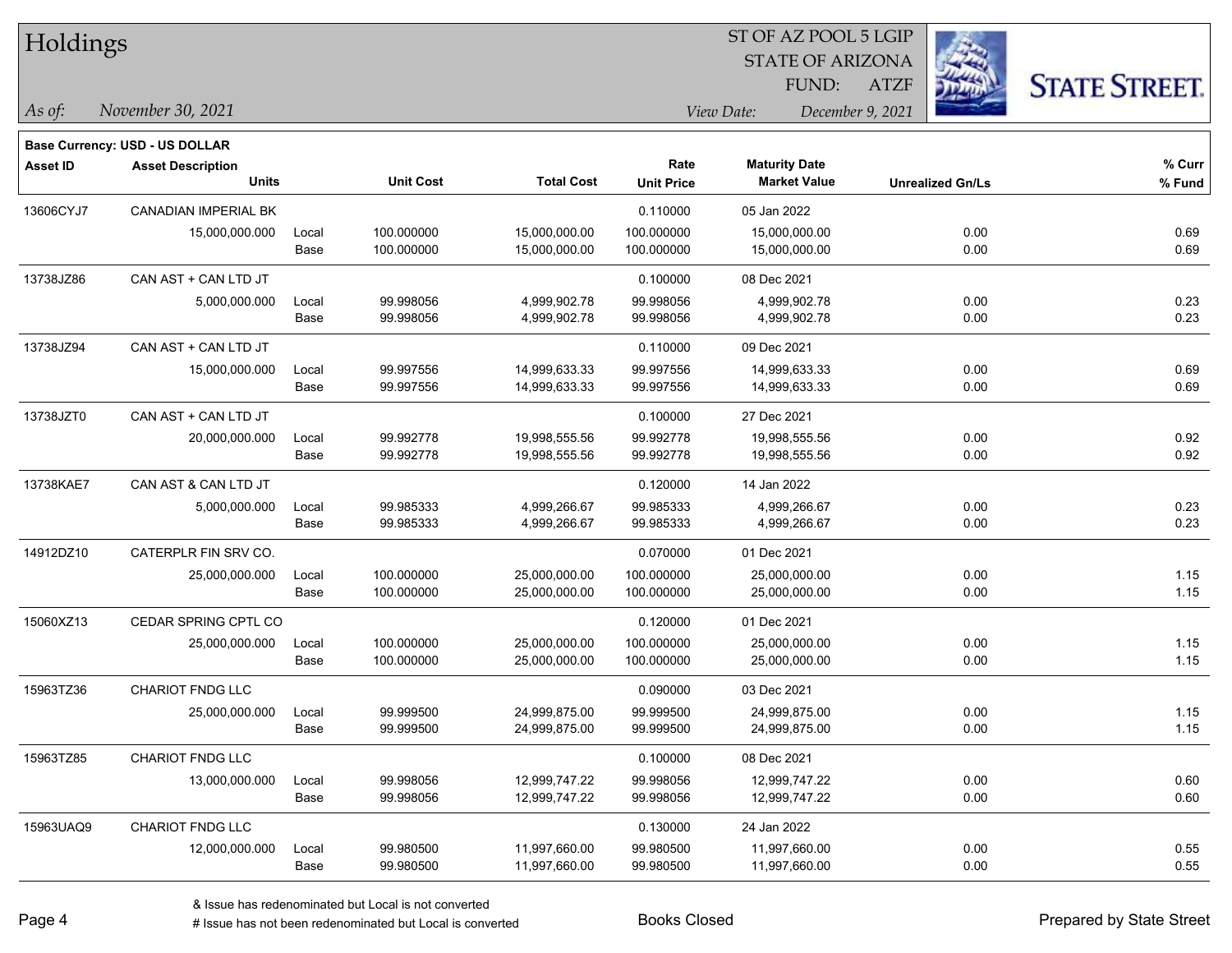| Holdings  |                                          |               |                          |                                |                           | ST OF AZ POOL 5 LGIP<br><b>STATE OF ARIZONA</b> |                         |              |                      |
|-----------|------------------------------------------|---------------|--------------------------|--------------------------------|---------------------------|-------------------------------------------------|-------------------------|--------------|----------------------|
|           |                                          |               |                          |                                |                           | FUND:                                           | <b>ATZF</b>             |              | <b>STATE STREET.</b> |
| As of:    | November 30, 2021                        |               |                          |                                |                           | View Date:<br>December 9, 2021                  |                         |              |                      |
|           | Base Currency: USD - US DOLLAR           |               |                          |                                |                           |                                                 |                         |              |                      |
| Asset ID  | <b>Asset Description</b><br><b>Units</b> |               | <b>Unit Cost</b>         | <b>Total Cost</b>              | Rate<br><b>Unit Price</b> | <b>Maturity Date</b><br><b>Market Value</b>     | <b>Unrealized Gn/Ls</b> |              | % Curr<br>% Fund     |
| 17327AZ18 | CITIGROUP GLOBAL MKTS INC S              |               |                          |                                | 0.090000                  | 01 Dec 2021                                     |                         |              |                      |
|           | 3,000,000.000                            | Local<br>Base | 100.000000<br>100.000000 | 3,000,000.00<br>3,000,000.00   | 100.000000<br>100.000000  | 3,000,000.00<br>3,000,000.00                    |                         | 0.00<br>0.00 | 0.14<br>0.14         |
| 19121BH10 | COCA-COLA COMPANY                        |               |                          |                                | 0.120000                  | 01 Aug 2022                                     |                         |              |                      |
|           | 15,000,000.000                           | Local<br>Base | 99.919000<br>99.919000   | 14,987,850.00<br>14,987,850.00 | 99.919000<br>99.919000    | 14,987,850.00<br>14,987,850.00                  |                         | 0.00<br>0.00 | 0.69<br>0.69         |
| 2063C0Z88 | CONCORD MIN CPTL CO                      |               |                          |                                | 0.100000                  | 08 Dec 2021                                     |                         |              |                      |
|           | 10,000,000.000                           | Local<br>Base | 99.998056<br>99.998056   | 9,999,805.56<br>9,999,805.56   | 99.998056<br>99.998056    | 9,999,805.56<br>9,999,805.56                    |                         | 0.00<br>0.00 | 0.46<br>0.46         |
| 2063C1AX8 | CONCORD MIN CPTL CO                      |               |                          |                                | 0.140000                  | 31 Jan 2022                                     |                         |              |                      |
|           | 15,000,000.000                           | Local<br>Base | 99.976278<br>99.976278   | 14,996,441.67<br>14,996,441.67 | 99.976278<br>99.976278    | 14,996,441.67<br>14,996,441.67                  |                         | 0.00<br>0.00 | 0.69<br>0.69         |
| 2063C1B74 | CONCORD MIN CPTL CO                      |               |                          |                                | 0.160000                  | 07 Feb 2022                                     |                         |              |                      |
|           | 25,000,000.000                           | Local<br>Base | 99.969778<br>99.969778   | 24,992,444.44<br>24,992,444.44 | 99.969778<br>99.969778    | 24,992,444.44<br>24,992,444.44                  |                         | 0.00<br>0.00 | 1.15<br>1.15         |
| 24422MAC5 | JOHN DEERE CAPITAL C                     |               |                          |                                | 0.080000                  | 12 Jan 2022                                     |                         |              |                      |
|           | 25,000,000.000                           | Local<br>Base | 99.990667<br>99.990667   | 24,997,666.67<br>24,997,666.67 | 99.990667<br>99.990667    | 24,997,666.67<br>24,997,666.67                  |                         | 0.00<br>0.00 | 1.15<br>1.15         |
| 24422MAS0 | JOHN DEERE CAPITAL C                     |               |                          |                                | 0.090000                  | 26 Jan 2022                                     |                         |              |                      |
|           | 10,000,000.000                           | Local<br>Base | 99.986000<br>99.986000   | 9,998,600.00<br>9,998,600.00   | 99.986000<br>99.986000    | 9,998,600.00<br>9,998,600.00                    |                         | 0.00<br>0.00 | 0.46<br>0.46         |
| 30229BAQ0 | <b>EXXON MOBIL CORP</b>                  |               |                          |                                | 0.050000                  | 24 Jan 2022                                     |                         |              |                      |
|           | 10,000,000.000                           | Local<br>Base | 99.992500<br>99.992500   | 9,999,250.00<br>9,999,250.00   | 99.992500<br>99.992500    | 9,999,250.00<br>9,999,250.00                    |                         | 0.00<br>0.00 | 0.46<br>0.46         |
| 30229BC13 | <b>EXXON MOBIL CORP</b>                  |               |                          |                                | 0.100000                  | 01 Mar 2022                                     |                         |              |                      |
|           | 15,000,000.000                           | Local<br>Base | 99.975000<br>99.975000   | 14,996,250.00<br>14,996,250.00 | 99.975000<br>99.975000    | 14,996,250.00<br>14,996,250.00                  |                         | 0.00<br>0.00 | 0.69<br>0.69         |
| 30601WAM1 | <b>FAIRWAY FINANCE CORP</b>              |               |                          |                                | 0.140000                  | 21 Jan 2022                                     |                         |              |                      |
|           | 10,000,000.000 Local                     |               | 99.980167                | 9,998,016.67                   | 99.980167                 | 9,998,016.67                                    |                         | 0.00         | 0.46                 |

-

 $\overline{\phantom{0}}$ 

÷.

Base 99.980167 9,998,016.67 99.980167 9,998,016.67 0.00 0.46

ST OF AZ POOL 5 LGIP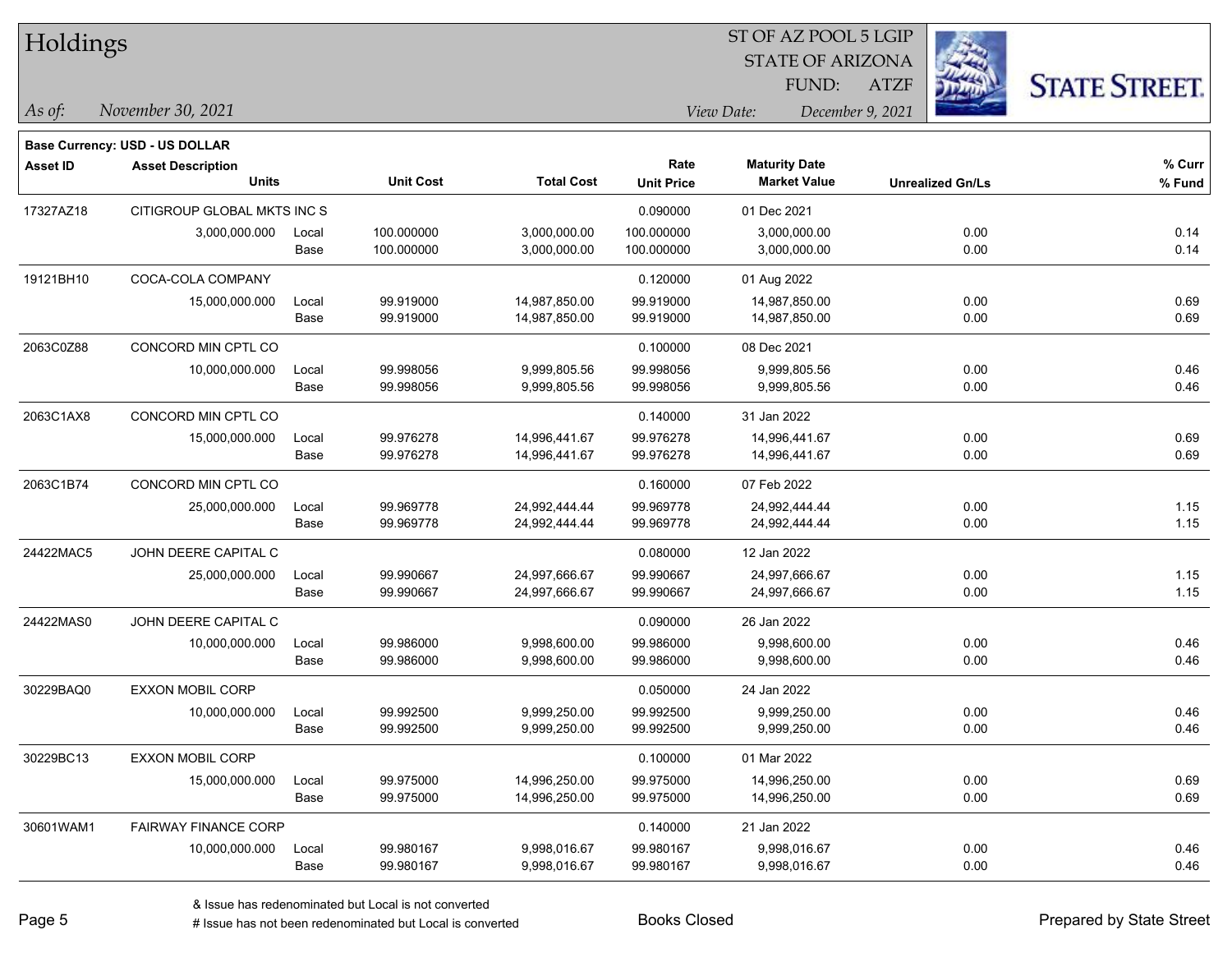| Holdings        |                                       |       |                  |                   | ST OF AZ POOL 5 LGIP |                         |                         |      |                      |  |
|-----------------|---------------------------------------|-------|------------------|-------------------|----------------------|-------------------------|-------------------------|------|----------------------|--|
|                 |                                       |       |                  |                   |                      | <b>STATE OF ARIZONA</b> |                         |      |                      |  |
|                 |                                       |       |                  |                   |                      | FUND:                   | ATZF                    |      | <b>STATE STREET.</b> |  |
| $\vert$ As of:  | November 30, 2021                     |       |                  |                   |                      | View Date:              | December 9, 2021        |      |                      |  |
|                 | <b>Base Currency: USD - US DOLLAR</b> |       |                  |                   |                      |                         |                         |      |                      |  |
| <b>Asset ID</b> | <b>Asset Description</b>              |       |                  |                   | Rate                 | <b>Maturity Date</b>    |                         |      | $%$ Curr             |  |
|                 | <b>Units</b>                          |       | <b>Unit Cost</b> | <b>Total Cost</b> | <b>Unit Price</b>    | <b>Market Value</b>     | <b>Unrealized Gn/Ls</b> |      | % Fund               |  |
| 30601WAT6       | <b>FAIRWAY FINANCE CORP</b>           |       |                  |                   | 0.120000             | 27 Jan 2022             |                         |      |                      |  |
|                 | 15,000,000.000                        | Local | 99.981000        | 14,997,150.00     | 99.981000            | 14,997,150.00           |                         | 0.00 | 0.69                 |  |
|                 |                                       | Base  | 99.981000        | 14,997,150.00     | 99.981000            | 14,997,150.00           |                         | 0.00 | 0.69                 |  |
| 30601WBB4       | <b>FAIRWAY FINANCE CORP</b>           |       |                  |                   | 0.140000             | 11 Feb 2022             |                         |      |                      |  |
|                 | 15,000,000.000                        | Local | 99.972000        | 14,995,800.00     | 99.972000            | 14,995,800.00           |                         | 0.00 | 0.69                 |  |
|                 |                                       | Base  | 99.972000        | 14,995,800.00     | 99.972000            | 14,995,800.00           |                         | 0.00 | 0.69                 |  |
| 30601WE21       | <b>FAIRWAY FINANCE CORP</b>           |       |                  |                   | 0.150000             | 02 May 2022             |                         |      |                      |  |
|                 | 10,000,000.000                        | Local | 99.936667        | 9,993,666.67      | 99.936667            | 9,993,666.67            |                         | 0.00 | 0.46                 |  |
|                 |                                       | Base  | 99.936667        | 9,993,666.67      | 99.936667            | 9,993,666.67            |                         | 0.00 | 0.46                 |  |
| 38346LZA7       | <b>GOTHAM FDG CORP</b>                |       |                  |                   | 0.090000             | 10 Dec 2021             |                         |      |                      |  |
|                 | 20,000,000.000                        | Local | 99.997750        | 19,999,550.00     | 99.997750            | 19,999,550.00           |                         | 0.00 | 0.92                 |  |
|                 |                                       | Base  | 99.997750        | 19,999,550.00     | 99.997750            | 19,999,550.00           |                         | 0.00 | 0.92                 |  |
| 38346MBA1       | <b>GOTHAM FDG CORP</b>                |       |                  |                   | 0.160000             | 10 Feb 2022             |                         |      |                      |  |
|                 | 10,000,000.000                        | Local | 99.968444        | 9,996,844.44      | 99.968444            | 9,996,844.44            |                         | 0.00 | 0.46                 |  |
|                 |                                       | Base  | 99.968444        | 9,996,844.44      | 99.968444            | 9,996,844.44            |                         | 0.00 | 0.46                 |  |
| 38346MBJ2       | <b>GOTHAM FDG CORP</b>                |       |                  |                   | 0.180000             | 18 Feb 2022             |                         |      |                      |  |
|                 | 10,000,000.000                        | Local | 99.960500        | 9,996,050.00      | 99.960500            | 9,996,050.00            |                         | 0.00 | 0.46                 |  |
|                 |                                       | Base  | 99.960500        | 9,996,050.00      | 99.960500            | 9,996,050.00            |                         | 0.00 | 0.46                 |  |
| 40060XAA8       | <b>GTA FDG LLC DISC</b>               |       |                  |                   | 0.110000             | 10 Jan 2022             |                         |      |                      |  |
|                 | 5,000,000.000                         | Local | 99.987778        | 4,999,388.89      | 99.987778            | 4,999,388.89            |                         | 0.00 | 0.23                 |  |
|                 |                                       | Base  | 99.987778        | 4,999,388.89      | 99.987778            | 4,999,388.89            |                         | 0.00 | 0.23                 |  |
| 40060XAU4       | <b>GTA FDG LLC DISC</b>               |       |                  |                   | 0.110000             | 28 Jan 2022             |                         |      |                      |  |
|                 | 25,000,000.000                        | Local | 99.982278        | 24,995,569.45     | 99.982278            | 24,995,569.45           |                         | 0.00 | 1.15                 |  |
|                 |                                       | Base  | 99.982278        | 24,995,569.45     | 99.982278            | 24,995,569.45           |                         | 0.00 | 1.15                 |  |
| 40060XB33       | <b>GTA FDG LLC DISC</b>               |       |                  |                   | 0.120000             | 03 Feb 2022             |                         |      |                      |  |
|                 | 10,000,000.000                        | Local | 99.978667        | 9,997,866.67      | 99.978667            | 9,997,866.67            |                         | 0.00 | 0.46                 |  |
|                 |                                       | Base  | 99.978667        | 9,997,866.67      | 99.978667            | 9,997,866.67            |                         | 0.00 | 0.46                 |  |
| 40588MAR8       | HALKIN FINANCE LLC USC                |       |                  |                   | 0.160000             | 25 Jan 2022             |                         |      |                      |  |
|                 | 10,000,000.000                        | Local | 99.975556        | 9,997,555.56      | 99.975556            | 9,997,555.56            |                         | 0.00 | 0.46                 |  |
|                 |                                       | Base  | 99.975556        | 9,997,555.56      | 99.975556            | 9,997,555.56            |                         | 0.00 | 0.46                 |  |

ST OF AZ POOL 5 LGIP

П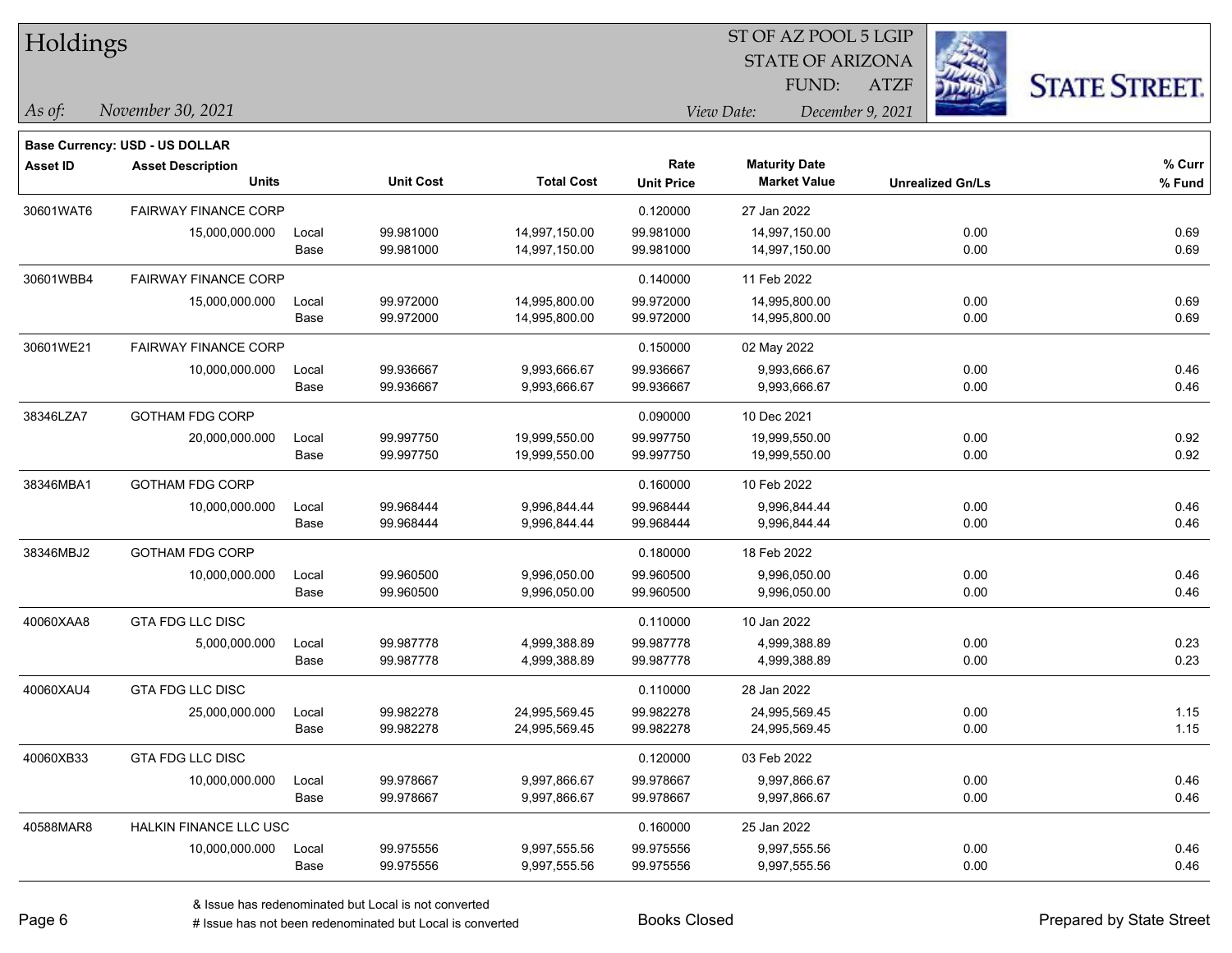| Holdings        |                                          |               |                        |                                |                           | ST OF AZ POOL 5 LGIP                        |                  |                         |                      |
|-----------------|------------------------------------------|---------------|------------------------|--------------------------------|---------------------------|---------------------------------------------|------------------|-------------------------|----------------------|
|                 |                                          |               |                        |                                |                           | <b>STATE OF ARIZONA</b>                     |                  |                         |                      |
|                 |                                          |               |                        |                                |                           | FUND:                                       | <b>ATZF</b>      |                         | <b>STATE STREET.</b> |
| As of:          | November 30, 2021                        |               |                        |                                |                           | View Date:                                  | December 9, 2021 |                         |                      |
|                 |                                          |               |                        |                                |                           |                                             |                  |                         |                      |
|                 | <b>Base Currency: USD - US DOLLAR</b>    |               |                        |                                |                           |                                             |                  |                         |                      |
| <b>Asset ID</b> | <b>Asset Description</b><br><b>Units</b> |               | <b>Unit Cost</b>       | <b>Total Cost</b>              | Rate<br><b>Unit Price</b> | <b>Maturity Date</b><br><b>Market Value</b> |                  | <b>Unrealized Gn/Ls</b> | % Curr<br>% Fund     |
|                 |                                          |               |                        |                                |                           |                                             |                  |                         |                      |
| 40588MB48       | <b>HALKIN FINANCE LLC USC</b>            |               |                        |                                | 0.180000                  | 04 Feb 2022                                 |                  |                         |                      |
|                 | 25,000,000.000                           | Local<br>Base | 99.967500<br>99.967500 | 24,991,875.00<br>24,991,875.00 | 99.967500<br>99.967500    | 24,991,875.00<br>24,991,875.00              |                  | 0.00<br>0.00            | 1.15<br>1.15         |
|                 |                                          |               |                        |                                |                           |                                             |                  |                         |                      |
| 45779QA55       | <b>INSTITUTIONAL SECURED</b>             |               |                        |                                | 0.150000                  | 05 Jan 2022                                 |                  |                         |                      |
|                 | 21,500,000.000                           | Local<br>Base | 99.985417<br>99.985417 | 21,496,864.59<br>21,496,864.59 | 99.985417<br>99.985417    | 21,496,864.59<br>21,496,864.59              |                  | 0.00<br>0.00            | 0.99<br>0.99         |
|                 |                                          |               |                        |                                |                           |                                             |                  |                         |                      |
| 45779QAK2       | <b>INSTITUTIONAL SECURED</b>             |               |                        |                                | 0.150000                  | 19 Jan 2022                                 |                  |                         |                      |
|                 | 25,000,000.000                           | Local         | 99.979583              | 24,994,895.83                  | 99.979583                 | 24,994,895.83                               |                  | 0.00                    | 1.15                 |
|                 |                                          | Base          | 99.979583              | 24,994,895.83                  | 99.979583                 | 24,994,895.83                               |                  | 0.00                    | 1.15                 |
| 47816GBB4       | <b>JOHNSON &amp; JOHNSON</b>             |               |                        |                                | 0.070000                  | 11 Feb 2022                                 |                  |                         |                      |
|                 | 10,000,000.000                           | Local         | 99.986000              | 9,998,600.00                   | 99.986000                 | 9,998,600.00                                |                  | 0.00                    | 0.46                 |
|                 |                                          | Base          | 99.986000              | 9,998,600.00                   | 99.986000                 | 9,998,600.00                                |                  | 0.00                    | 0.46                 |
| 4820P3B10       | JUPITER SECT CO LLC                      |               |                        |                                | 0.120000                  | 01 Feb 2022                                 |                  |                         |                      |
|                 | 25,000,000.000                           | Local         | 99.979333              | 24,994,833.33                  | 99.979333                 | 24,994,833.33                               |                  | 0.00                    | 1.15                 |
|                 |                                          | Base          | 99.979333              | 24,994,833.33                  | 99.979333                 | 24,994,833.33                               |                  | 0.00                    | 1.15                 |
| 4820P3BJ1       | JUPITER SECT CO LLC                      |               |                        |                                | 0.150000                  | 18 Feb 2022                                 |                  |                         |                      |
|                 | 5,000,000.000                            | Local         | 99.967083              | 4,998,354.16                   | 99.967083                 | 4,998,354.16                                |                  | 0.00                    | 0.23                 |
|                 |                                          | Base          | 99.967083              | 4,998,354.16                   | 99.967083                 | 4,998,354.16                                |                  | 0.00                    | 0.23                 |
| 52953BAK9       | LEXINGTN PKR CAP CO LL                   |               |                        |                                | 0.130000                  | 19 Jan 2022                                 |                  |                         |                      |
|                 | 5,150,000.000                            | Local         | 99.982306              | 5,149,088.74                   | 99.982306                 | 5,149,088.74                                |                  | 0.00                    | 0.24                 |
|                 |                                          | Base          | 99.982306              | 5,149,088.74                   | 99.982306                 | 5,149,088.74                                |                  | 0.00                    | 0.24                 |
| 52953BAT0       | LEXINGTN PKR CAP CO LL                   |               |                        |                                | 0.140000                  | 27 Jan 2022                                 |                  |                         |                      |
|                 | 15,000,000.000                           | Local         | 99.977833              | 14,996,675.00                  | 99.977833                 | 14,996,675.00                               |                  | 0.00                    | 0.69                 |
|                 |                                          | Base          | 99.977833              | 14,996,675.00                  | 99.977833                 | 14,996,675.00                               |                  | 0.00                    | 0.69                 |
| 52953BB36       | LEXINGTN PKR CAP CO LL                   |               |                        |                                | 0.150000                  | 03 Feb 2022                                 |                  |                         |                      |
|                 | 5,000,000.000                            | Local         | 99.973333              | 4,998,666.67                   | 99.973333                 | 4,998,666.67                                |                  | 0.00                    | 0.23                 |
|                 |                                          | Base          | 99.973333              | 4,998,666.67                   | 99.973333                 | 4,998,666.67                                |                  | 0.00                    | 0.23                 |
| 52953BBQ5       | LEXINGTN PKR CAP CO LL                   |               |                        |                                | 0.200000                  | 24 Feb 2022                                 |                  |                         |                      |
|                 | 20,000,000.000                           | Local         | 99.952778              | 19,990,555.55                  | 99.952778                 | 19,990,555.55                               |                  | 0.00                    | 0.92                 |
|                 |                                          | Base          | 99.952778              | 19,990,555.55                  | 99.952778                 | 19,990,555.55                               |                  | 0.00                    | 0.92                 |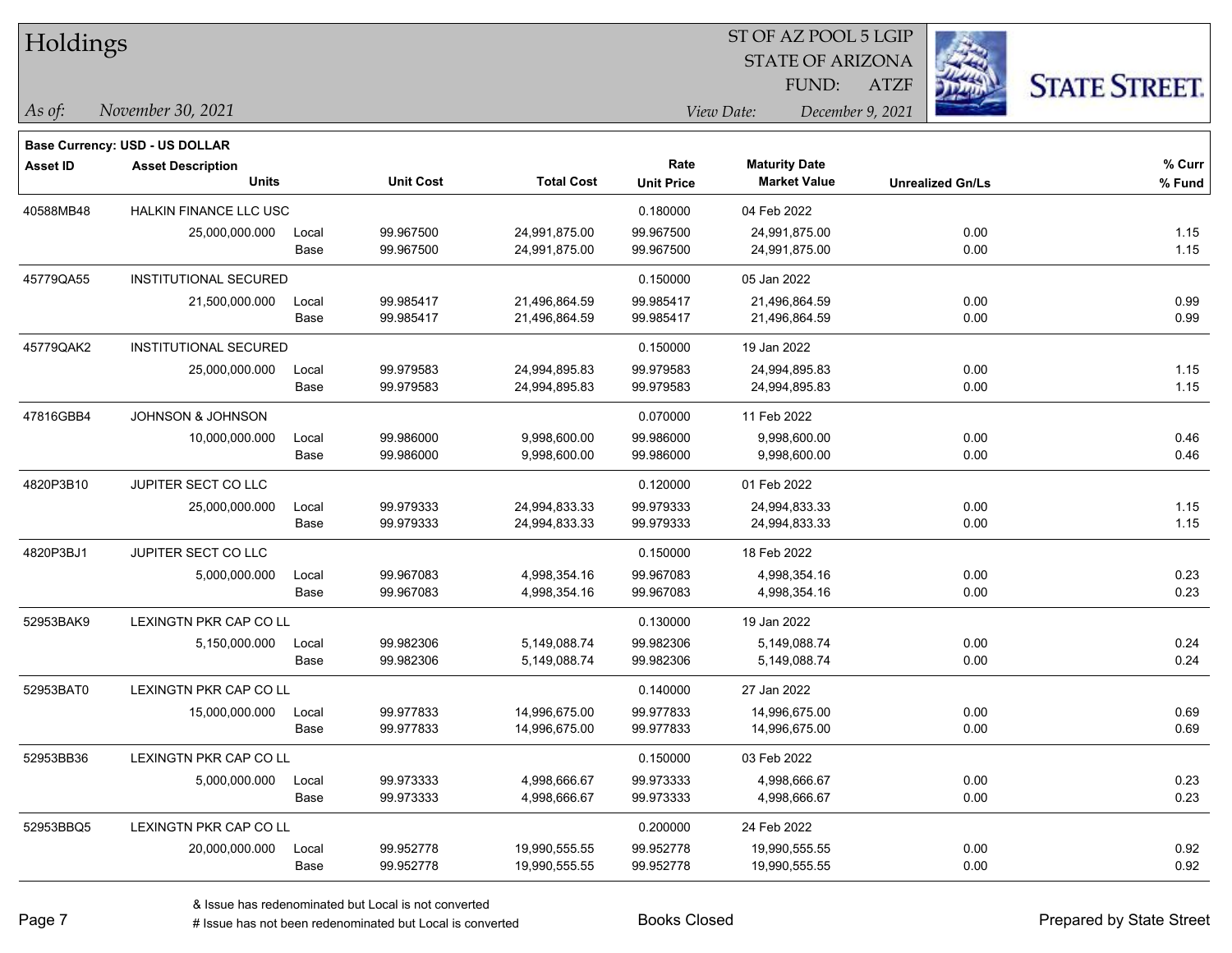| Holdings        |                                          |       |                  | ST OF AZ POOL 5 LGIP |                   |                                             |                         |      |                      |  |
|-----------------|------------------------------------------|-------|------------------|----------------------|-------------------|---------------------------------------------|-------------------------|------|----------------------|--|
|                 |                                          |       |                  |                      |                   | <b>STATE OF ARIZONA</b>                     |                         |      |                      |  |
|                 |                                          |       |                  |                      |                   | FUND:                                       | <b>ATZF</b>             |      | <b>STATE STREET.</b> |  |
| $\vert$ As of:  | November 30, 2021                        |       |                  |                      |                   | View Date:                                  | December 9, 2021        |      |                      |  |
|                 |                                          |       |                  |                      |                   |                                             |                         |      |                      |  |
|                 | <b>Base Currency: USD - US DOLLAR</b>    |       |                  |                      | Rate              |                                             |                         |      | % Curr               |  |
| <b>Asset ID</b> | <b>Asset Description</b><br><b>Units</b> |       | <b>Unit Cost</b> | <b>Total Cost</b>    | <b>Unit Price</b> | <b>Maturity Date</b><br><b>Market Value</b> | <b>Unrealized Gn/Ls</b> |      | % Fund               |  |
| 53127TZT3       | LIBERTY FUNDING LLC                      |       |                  |                      | 0.100000          | 27 Dec 2021                                 |                         |      |                      |  |
|                 | 25,000,000.000                           | Local | 99.992778        | 24,998,194.44        | 99.992778         | 24,998,194.44                               |                         | 0.00 | 1.15                 |  |
|                 |                                          | Base  | 99.992778        | 24,998,194.44        | 99.992778         | 24,998,194.44                               |                         | 0.00 | 1.15                 |  |
| 53127UBU3       | LIBERTY FUNDING LLC                      |       |                  |                      | 0.140000          | 28 Feb 2022                                 |                         |      |                      |  |
|                 | 25,000,000.000                           | Local | 99.965389        | 24,991,347.23        | 99.965389         | 24,991,347.23                               |                         | 0.00 | 1.15                 |  |
|                 |                                          | Base  | 99.965389        | 24,991,347.23        | 99.965389         | 24,991,347.23                               |                         | 0.00 | 1.15                 |  |
| 56274LZ15       | MANHATTAN ASSET FDG.                     |       |                  |                      | 0.090000          | 01 Dec 2021                                 |                         |      |                      |  |
|                 | 10,000,000.000                           | Local | 100.000000       | 10,000,000.00        | 100.000000        | 10,000,000.00                               |                         | 0.00 | 0.46                 |  |
|                 |                                          | Base  | 100.000000       | 10,000,000.00        | 100.000000        | 10,000,000.00                               |                         | 0.00 | 0.46                 |  |
| 56274MA69       | MANHATTAN ASSET FDG.                     |       |                  |                      | 0.140000          | 06 Jan 2022                                 |                         |      |                      |  |
|                 | 15,000,000.000                           | Local | 99.986000        | 14,997,900.00        | 99.986000         | 14,997,900.00                               |                         | 0.00 | 0.69                 |  |
|                 |                                          | Base  | 99.986000        | 14,997,900.00        | 99.986000         | 14,997,900.00                               |                         | 0.00 | 0.69                 |  |
| 56274MBH4       | MANHATTAN ASSET FDG.                     |       |                  |                      | 0.160000          | 17 Feb 2022                                 |                         |      |                      |  |
|                 | 15,000,000.000                           | Local | 99.965333        | 14,994,800.00        | 99.965333         | 14,994,800.00                               |                         | 0.00 | 0.69                 |  |
|                 |                                          | Base  | 99.965333        | 14,994,800.00        | 99.965333         | 14,994,800.00                               |                         | 0.00 | 0.69                 |  |
| 59157TZD8       | METLIFE SHORT TERM FDG                   |       |                  |                      | 0.090000          | 13 Dec 2021                                 |                         |      |                      |  |
|                 | 15,000,000.000                           | Local | 99.997000        | 14,999,550.00        | 99.997000         | 14,999,550.00                               |                         | 0.00 | 0.69                 |  |
|                 |                                          | Base  | 99.997000        | 14,999,550.00        | 99.997000         | 14,999,550.00                               |                         | 0.00 | 0.69                 |  |
| 59157UAM2       | METLIFE SHORT TERM FDG                   |       |                  |                      | 0.120000          | 21 Jan 2022                                 |                         |      |                      |  |
|                 | 15,000,000.000                           | Local | 99.983000        | 14,997,450.00        | 99.983000         | 14,997,450.00                               |                         | 0.00 | 0.69                 |  |
|                 |                                          | Base  | 99.983000        | 14,997,450.00        | 99.983000         | 14,997,450.00                               |                         | 0.00 | 0.69                 |  |
| 59157UDB3       | METLIFE SHORT TERM FDG                   |       |                  |                      | 0.120000          | 11 Apr 2022                                 |                         |      |                      |  |
|                 | 10,000,000.000                           | Local | 99.956333        | 9,995,633.34         | 99.956333         | 9,995,633.34                                |                         | 0.00 | 0.46                 |  |
|                 |                                          | Base  | 99.956333        | 9,995,633.34         | 99.956333         | 9,995,633.34                                |                         | 0.00 | 0.46                 |  |
| 59157UEG1       | METLIFE SHORT TERM FDG                   |       |                  |                      | 0.155000          | 16 May 2022                                 |                         |      |                      |  |
|                 | 10,000,000.000                           | Local | 99.928528        | 9,992,852.78         | 99.928528         | 9,992,852.78                                |                         | 0.00 | 0.46                 |  |
|                 |                                          | Base  | 99.928528        | 9,992,852.78         | 99.928528         | 9,992,852.78                                |                         | 0.00 | 0.46                 |  |
| 62455AZA8       | <b>MOUNTCLIFF</b>                        |       |                  |                      | 0.110000          | 10 Dec 2021                                 |                         |      |                      |  |
|                 | 15,000,000.000                           | Local | 99.997250        | 14,999,587.50        | 99.997250         | 14,999,587.50                               |                         | 0.00 | 0.69                 |  |
|                 |                                          | Base  | 99.997250        | 14,999,587.50        | 99.997250         | 14,999,587.50                               |                         | 0.00 | 0.69                 |  |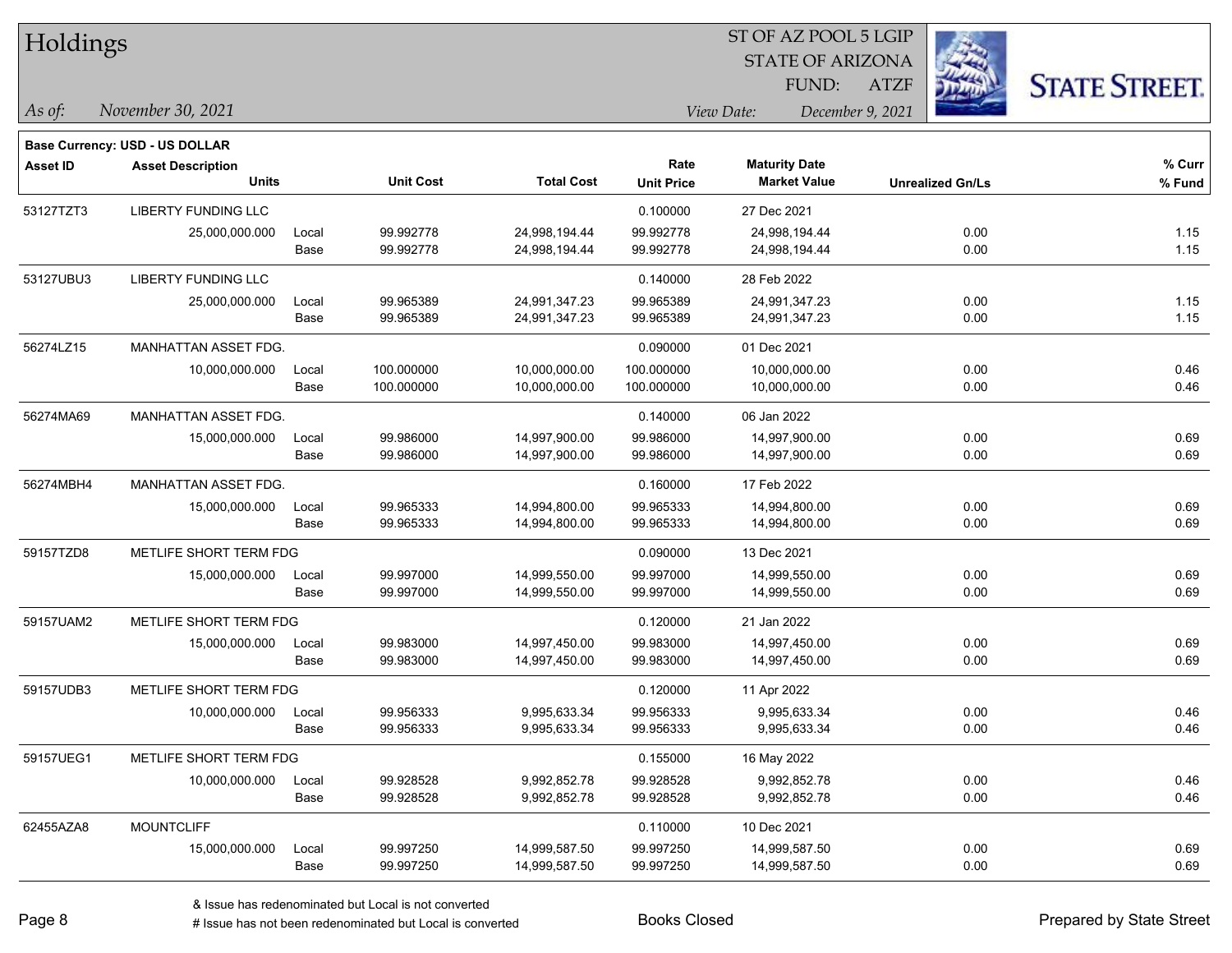| Holdings        |                                          |               |                        |                                |                           | ST OF AZ POOL 5 LGIP                        |                  |                         |                      |  |  |
|-----------------|------------------------------------------|---------------|------------------------|--------------------------------|---------------------------|---------------------------------------------|------------------|-------------------------|----------------------|--|--|
|                 |                                          |               |                        |                                |                           | <b>STATE OF ARIZONA</b>                     |                  |                         |                      |  |  |
|                 |                                          |               |                        |                                |                           | FUND:                                       | <b>ATZF</b>      |                         | <b>STATE STREET.</b> |  |  |
| As of:          | November 30, 2021                        |               |                        |                                |                           | View Date:                                  | December 9, 2021 |                         |                      |  |  |
|                 | <b>Base Currency: USD - US DOLLAR</b>    |               |                        |                                |                           |                                             |                  |                         |                      |  |  |
| <b>Asset ID</b> | <b>Asset Description</b><br><b>Units</b> |               | <b>Unit Cost</b>       | <b>Total Cost</b>              | Rate<br><b>Unit Price</b> | <b>Maturity Date</b><br><b>Market Value</b> |                  | <b>Unrealized Gn/Ls</b> | % Curr<br>% Fund     |  |  |
| 62455BB20       | <b>MOUNTCLIFF</b>                        |               |                        |                                | 0.150000                  | 02 Feb 2022                                 |                  |                         |                      |  |  |
|                 | 15,000,000.000                           | Local<br>Base | 99.973750<br>99.973750 | 14,996,062.50<br>14,996,062.50 | 99.973750<br>99.973750    | 14,996,062.50<br>14,996,062.50              |                  | 0.00<br>0.00            | 0.69<br>0.69         |  |  |
| 62455BC11       | <b>MOUNTCLIFF</b>                        |               |                        |                                | 0.200000                  | 01 Mar 2022                                 |                  |                         |                      |  |  |
|                 | 20,000,000.000                           | Local<br>Base | 99.950000<br>99.950000 | 19,990,000.00<br>19,990,000.00 | 99.950000<br>99.950000    | 19,990,000.00<br>19,990,000.00              |                  | 0.00<br>0.00            | 0.92<br>0.92         |  |  |
| 63763QAK3       | NATIONAL SECS CLEARING                   |               |                        |                                | 0.090000                  | 19 Jan 2022                                 |                  |                         |                      |  |  |
|                 | 25,000,000.000                           | Local<br>Base | 99.987750<br>99.987750 | 24,996,937.50<br>24,996,937.50 | 99.987750<br>99.987750    | 24,996,937.50<br>24,996,937.50              |                  | 0.00<br>0.00            | 1.15<br>1.15         |  |  |
| 63763QB22       | NATIONAL SECS CLEARING                   |               |                        |                                | 0.090000                  | 02 Feb 2022                                 |                  |                         |                      |  |  |
|                 | 25,000,000.000                           | Local<br>Base | 99.984250<br>99.984250 | 24,996,062.50<br>24,996,062.50 | 99.984250<br>99.984250    | 24,996,062.50<br>24,996,062.50              |                  | 0.00<br>0.00            | 1.15<br>1.15         |  |  |
| 64951WZ31       | NEW YORK LFE CAP COR                     |               |                        |                                | 0.070000                  | 03 Dec 2021                                 |                  |                         |                      |  |  |
|                 | 15,000,000.000                           | Local<br>Base | 99.999611<br>99.999611 | 14,999,941.67<br>14,999,941.67 | 99.999611<br>99.999611    | 14,999,941.67<br>14,999,941.67              |                  | 0.00<br>0.00            | 0.69<br>0.69         |  |  |
| 64951WZT4       | NEW YORK LFE CAP COR                     |               |                        |                                | 0.060000                  | 27 Dec 2021                                 |                  |                         |                      |  |  |
|                 | 9,153,000.000                            | Local<br>Base | 99.995667<br>99.995667 | 9,152,603.37<br>9,152,603.37   | 99.995667<br>99.995667    | 9,152,603.37<br>9,152,603.37                |                  | 0.00<br>0.00            | 0.42<br>0.42         |  |  |
| 64951XB19       | NEW YORK LFE CAP COR                     |               |                        |                                | 0.070000                  | 01 Feb 2022                                 |                  |                         |                      |  |  |
|                 | 20,000,000.000                           | Local<br>Base | 99.987944<br>99.987944 | 19,997,588.89<br>19,997,588.89 | 99.987944<br>99.987944    | 19,997,588.89<br>19,997,588.89              |                  | 0.00<br>0.00            | 0.92<br>0.92         |  |  |
| 6698M4Z62       | NOVARTIS FNC CRP                         |               |                        |                                | 0.065000                  | 06 Dec 2021                                 |                  |                         |                      |  |  |
|                 | 20,000,000.000                           | Local<br>Base | 99.999097<br>99.999097 | 19,999,819.44<br>19,999,819.44 | 99.999097<br>99.999097    | 19,999,819.44<br>19,999,819.44              |                  | 0.00<br>0.00            | 0.92<br>0.92         |  |  |
| 6698M5CE7       | NOVARTIS FNC CRP                         |               |                        |                                | 0.070000                  | 14 Mar 2022                                 |                  |                         |                      |  |  |
|                 | 10,000,000.000                           | Local<br>Base | 99.979972<br>99.979972 | 9,997,997.22<br>9,997,997.22   | 99.979972<br>99.979972    | 9,997,997.22<br>9,997,997.22                |                  | 0.00<br>0.00            | 0.46<br>0.46         |  |  |
| 67983TZF6       | OLD LINE FUNDING LLC                     |               |                        |                                | 0.120000                  | 15 Dec 2021                                 |                  |                         |                      |  |  |

17,500,000.000 Local 99.995333 17,499,183.33 99.995333 17,499,183.33 0.00 0

Base 99.995333 17,499,183.33 99.995333 17,499,183.33 0.00 0.80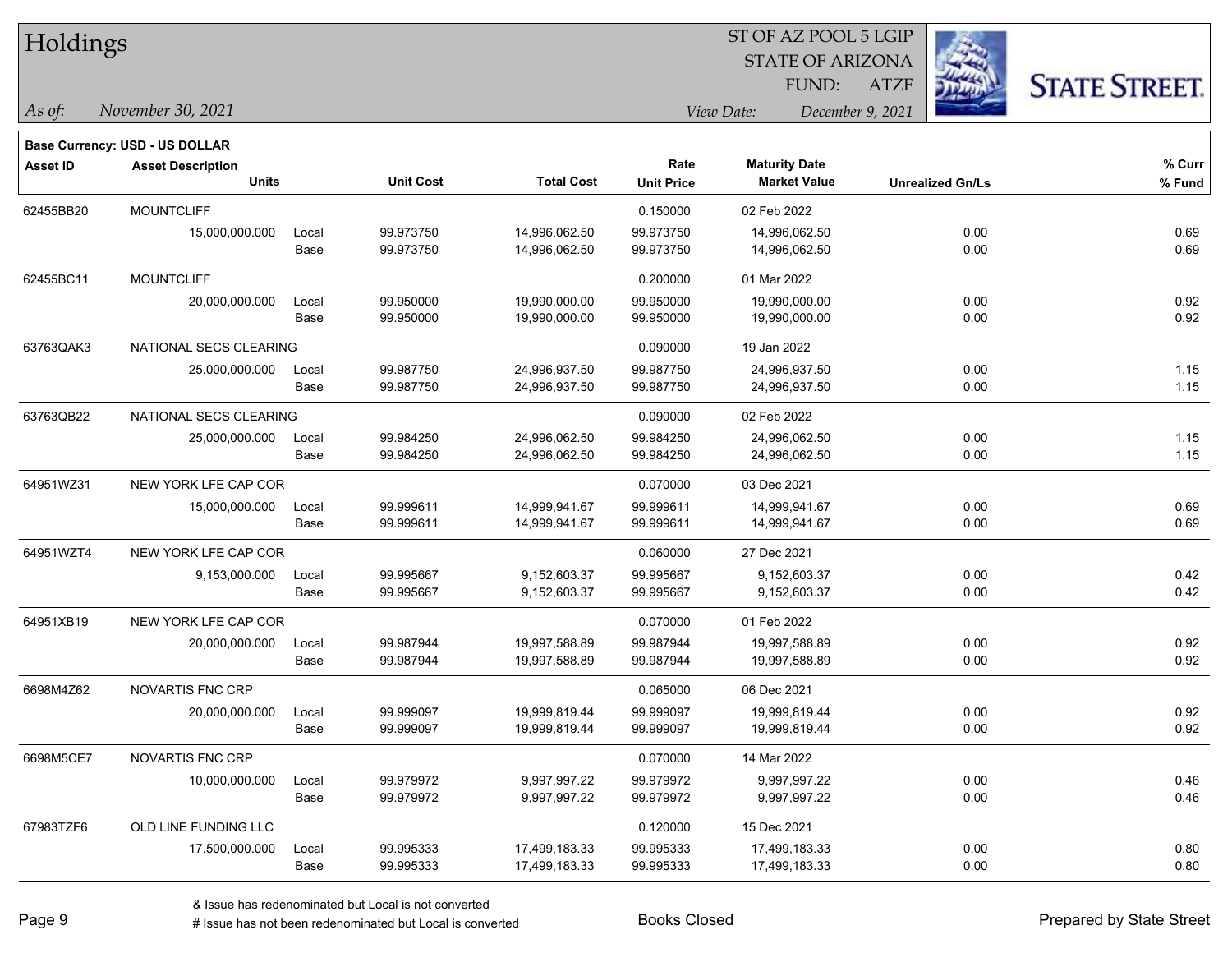| Holdings        |                                                                   |       |                  |                   |                   | ST OF AZ POOL 5 LGIP    |                         |      |                      |
|-----------------|-------------------------------------------------------------------|-------|------------------|-------------------|-------------------|-------------------------|-------------------------|------|----------------------|
|                 |                                                                   |       |                  |                   |                   | <b>STATE OF ARIZONA</b> |                         |      |                      |
|                 |                                                                   |       |                  |                   |                   | FUND:                   | <b>ATZF</b>             |      | <b>STATE STREET.</b> |
| $\vert$ As of:  | November 30, 2021                                                 |       |                  | December 9, 2021  |                   |                         |                         |      |                      |
|                 |                                                                   |       |                  |                   |                   |                         |                         |      |                      |
| <b>Asset ID</b> | <b>Base Currency: USD - US DOLLAR</b><br><b>Asset Description</b> |       |                  |                   | Rate              | <b>Maturity Date</b>    |                         |      | % Curr               |
|                 | <b>Units</b>                                                      |       | <b>Unit Cost</b> | <b>Total Cost</b> | <b>Unit Price</b> | <b>Market Value</b>     | <b>Unrealized Gn/Ls</b> |      | % Fund               |
| 67983UAK9       | OLD LINE FUNDING LLC                                              |       |                  |                   | 0.100000          | 19 Jan 2022             |                         |      |                      |
|                 | 5,000,000.000                                                     | Local | 99.986389        | 4,999,319.45      | 99.986389         | 4,999,319.45            |                         | 0.00 | 0.23                 |
|                 |                                                                   | Base  | 99.986389        | 4,999,319.45      | 99.986389         | 4,999,319.45            |                         | 0.00 | 0.23                 |
| 67983UBN2       | OLD LINE FUNDING LLC                                              |       |                  |                   | 0.140000          | 22 Feb 2022             |                         |      |                      |
|                 | 7,575,000.000                                                     | Local | 99.967722        | 7,572,554.96      | 99.967722         | 7,572,554.96            |                         | 0.00 | 0.35                 |
|                 |                                                                   | Base  | 99.967722        | 7,572,554.96      | 99.967722         | 7,572,554.96            |                         | 0.00 | 0.35                 |
| 67983UCF8       | OLD LINE FUNDING LLC                                              |       |                  |                   | 0.150000          | 15 Mar 2022             |                         |      |                      |
|                 | 20,000,000.000                                                    | Local | 99.956667        | 19,991,333.33     | 99.956667         | 19,991,333.33           |                         | 0.00 | 0.92                 |
|                 |                                                                   | Base  | 99.956667        | 19,991,333.33     | 99.956667         | 19,991,333.33           |                         | 0.00 | 0.92                 |
| 69447LZ69       | PACIFIC LIFE INX COMPA                                            |       |                  |                   | 0.070000          | 06 Dec 2021             |                         |      |                      |
|                 | 25,000,000.000                                                    | Local | 99.999028        | 24,999,756.94     | 99.999028         | 24,999,756.94           |                         | 0.00 | 1.15                 |
|                 |                                                                   | Base  | 99.999028        | 24,999,756.94     | 99.999028         | 24,999,756.94           |                         | 0.00 | 1.15                 |
| 74271UAX8       | PROCTOR GAMBLE AND CO                                             |       |                  |                   | 0.060000          | 31 Jan 2022             |                         |      |                      |
|                 | 25,000,000.000                                                    | Local | 99.989833        | 24,997,458.33     | 99.989833         | 24,997,458.33           |                         | 0.00 | 1.15                 |
|                 |                                                                   | Base  | 99.989833        | 24,997,458.33     | 99.989833         | 24,997,458.33           |                         | 0.00 | 1.15                 |
| 74271UC16       | PROCTOR GAMBLE AND CO                                             |       |                  |                   | 0.070000          | 01 Mar 2022             |                         |      |                      |
|                 | 25,000,000.000                                                    | Local | 99.982500        | 24,995,625.00     | 99.982500         | 24,995,625.00           |                         | 0.00 | 1.15                 |
|                 |                                                                   | Base  | 99.982500        | 24,995,625.00     | 99.982500         | 24,995,625.00           |                         | 0.00 | 1.15                 |
| 78009BCU4       | ROYAL BK OF CANADA                                                |       |                  |                   | 0.150000          | 28 Mar 2022             |                         |      |                      |
|                 | 20,000,000.000                                                    | Local | 99.951250        | 19,990,250.00     | 99.951250         | 19,990,250.00           |                         | 0.00 | 0.92                 |
|                 |                                                                   | Base  | 99.951250        | 19,990,250.00     | 99.951250         | 19,990,250.00           |                         | 0.00 | 0.92                 |
| 8010M2ZP0       | SANOFI                                                            |       |                  |                   | 0.070000          | 23 Dec 2021             |                         |      |                      |
|                 | 20,000,000.000                                                    | Local | 99.995722        | 19,999,144.45     | 99.995722         | 19,999,144.45           |                         | 0.00 | 0.92                 |
|                 |                                                                   | Base  | 99.995722        | 19,999,144.45     | 99.995722         | 19,999,144.45           |                         | 0.00 | 0.92                 |
| 8085A3AB1       | <b>SCHWAB CHARLES CORP</b>                                        |       |                  |                   | 0.120000          | 11 Jan 2022             |                         |      |                      |
|                 | 15,000,000.000                                                    | Local | 99.986333        | 14,997,950.00     | 99.986333         | 14,997,950.00           |                         | 0.00 | 0.69                 |
|                 |                                                                   | Base  | 99.986333        | 14,997,950.00     | 99.986333         | 14,997,950.00           |                         | 0.00 | 0.69                 |
| 82124LZF2       | SHEFFIELD RECEIVABLE                                              |       |                  |                   | 0.100000          | 15 Dec 2021             |                         |      |                      |
|                 | 4,175,000.000 Local                                               |       | 99.996111        | 4,174,837.64      | 99.996111         | 4,174,837.64            |                         | 0.00 | 0.19                 |

Base 99.996111 4,174,837.64 99.996111 4,174,837.64 0.00 0.19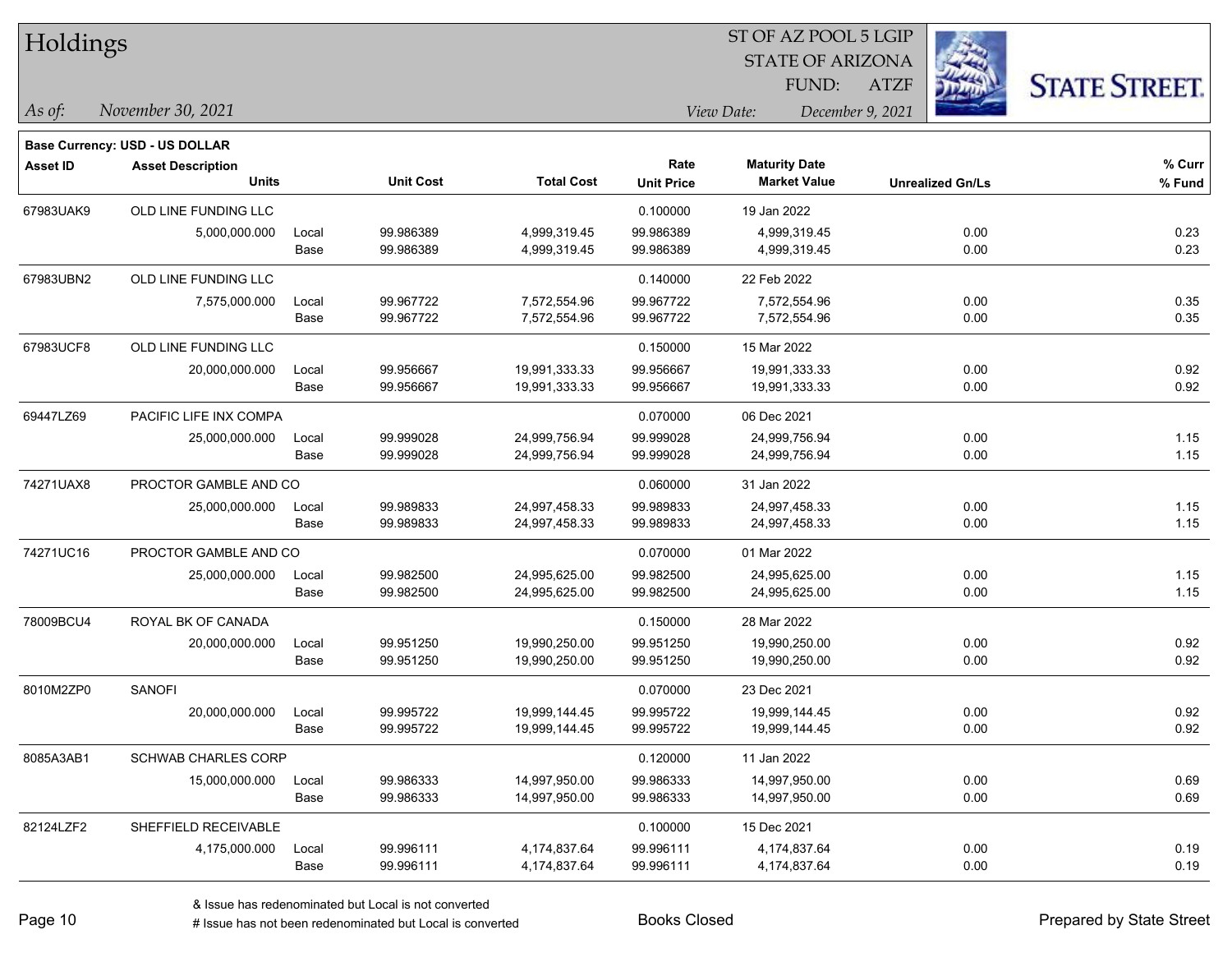| Holdings        |                                          |               |                        |                                |                           | ST OF AZ POOL 5 LGIP                        |                  |                         |                      |
|-----------------|------------------------------------------|---------------|------------------------|--------------------------------|---------------------------|---------------------------------------------|------------------|-------------------------|----------------------|
|                 |                                          |               |                        |                                |                           | <b>STATE OF ARIZONA</b>                     |                  |                         |                      |
|                 |                                          |               |                        |                                |                           | FUND:                                       | <b>ATZF</b>      |                         | <b>STATE STREET.</b> |
| $\vert$ As of:  | November 30, 2021                        |               |                        |                                |                           | View Date:                                  | December 9, 2021 |                         |                      |
|                 |                                          |               |                        |                                |                           |                                             |                  |                         |                      |
|                 | <b>Base Currency: USD - US DOLLAR</b>    |               |                        |                                |                           |                                             |                  |                         |                      |
| <b>Asset ID</b> | <b>Asset Description</b><br><b>Units</b> |               | <b>Unit Cost</b>       | <b>Total Cost</b>              | Rate<br><b>Unit Price</b> | <b>Maturity Date</b><br><b>Market Value</b> |                  | <b>Unrealized Gn/Ls</b> | % Curr<br>% Fund     |
|                 |                                          |               |                        |                                |                           |                                             |                  |                         |                      |
| 82124MBG4       | SHEFFIELD RECEIVABLE                     |               |                        |                                | 0.140000                  | 16 Feb 2022                                 |                  |                         |                      |
|                 | 25,000,000.000                           | Local<br>Base | 99.970056<br>99.970056 | 24,992,513.89<br>24,992,513.89 | 99.970056<br>99.970056    | 24,992,513.89<br>24,992,513.89              |                  | 0.00<br>0.00            | 1.15<br>1.15         |
|                 |                                          |               |                        |                                |                           |                                             |                  |                         |                      |
| 82124MBJ8       | SHEFFIELD RECEIVABLE                     |               |                        |                                | 0.150000                  | 18 Feb 2022                                 |                  |                         |                      |
|                 | 25,000,000.000                           | Local         | 99.967083              | 24,991,770.83                  | 99.967083                 | 24,991,770.83                               |                  | 0.00                    | 1.15                 |
|                 |                                          | Base          | 99.967083              | 24,991,770.83                  | 99.967083                 | 24,991,770.83                               |                  | 0.00                    | 1.15                 |
| 86562LB92       | SUMITOMO MTSU BKG CORP                   |               |                        |                                | 0.140000                  | 09 Feb 2022                                 |                  |                         |                      |
|                 | 15,075,000.000                           | Local         | 99.972778              | 15,070,896.25                  | 99.972778                 | 15,070,896.25                               |                  | 0.00                    | 0.69                 |
|                 |                                          | Base          | 99.972778              | 15,070,896.25                  | 99.972778                 | 15,070,896.25                               |                  | 0.00                    | 0.69                 |
| 86564GR37       | SUMITOMO MITSUI TRUST NY                 |               |                        |                                | 0.110000                  | 16 Dec 2021                                 |                  |                         |                      |
|                 | 25,000,000.000                           | Local         | 100.000000             | 25,000,000.00                  | 100.000000                | 25,000,000.00                               |                  | 0.00                    | 1.15                 |
|                 |                                          | Base          | 100.000000             | 25,000,000.00                  | 100.000000                | 25,000,000.00                               |                  | 0.00                    | 1.15                 |
| 88602TZ30       | THUNDER BAY FNDNG LLC                    |               |                        |                                | 0.110000                  | 03 Dec 2021                                 |                  |                         |                      |
|                 | 15,000,000.000                           | Local         | 99.999389              | 14,999,908.33                  | 99.999389                 | 14,999,908.33                               |                  | 0.00                    | 0.69                 |
|                 |                                          | Base          | 99.999389              | 14,999,908.33                  | 99.999389                 | 14,999,908.33                               |                  | 0.00                    | 0.69                 |
| 88602UB90       | THUNDER BAY FNDNG LLC                    |               |                        |                                | 0.130000                  | 09 Feb 2022                                 |                  |                         |                      |
|                 | 8,337,000.000                            | Local         | 99.974722              | 8,334,892.59                   | 99.974722                 | 8,334,892.59                                |                  | 0.00                    | 0.38                 |
|                 |                                          | Base          | 99.974722              | 8,334,892.59                   | 99.974722                 | 8,334,892.59                                |                  | 0.00                    | 0.38                 |
| 88602UD64       | THUNDER BAY FNDNG LLC                    |               |                        |                                | 0.150000                  | 06 Apr 2022                                 |                  |                         |                      |
|                 | 15,000,000.000                           | Local         | 99.947500              | 14,992,125.00                  | 99.947500                 | 14,992,125.00                               |                  | 0.00                    | 0.69                 |
|                 |                                          | Base          | 99.947500              | 14,992,125.00                  | 99.947500                 | 14,992,125.00                               |                  | 0.00                    | 0.69                 |
| 88602UE30       | THUNDER BAY FNDNG LLC                    |               |                        |                                | 0.200000                  | 03 May 2022                                 |                  |                         |                      |
|                 | 10,000,000.000                           | Local         | 99.915000              | 9,991,500.00                   | 99.915000                 | 9,991,500.00                                |                  | 0.00                    | 0.46                 |
|                 |                                          | Base          | 99.915000              | 9,991,500.00                   | 99.915000                 | 9,991,500.00                                |                  | 0.00                    | 0.46                 |
| 89119BBR6       | <b>TORONTO DOMINION BANK</b>             |               |                        |                                | 0.200000                  | 25 Feb 2022                                 |                  |                         |                      |
|                 | 23,000,000.000                           | Local         | 99.952222              | 22,989,011.11                  | 99.952222                 | 22,989,011.11                               |                  | 0.00                    | 1.06                 |
|                 |                                          | Base          | 99.952222              | 22,989,011.11                  | 99.952222                 | 22,989,011.11                               |                  | 0.00                    | 1.06                 |
| 89119BD45       | TORONTO DOMINION BANK                    |               |                        |                                | 0.220000                  | 04 Apr 2022                                 |                  |                         |                      |
|                 | 10,000,000.000                           | Local         | 99.924222              | 9,992,422.22                   | 99.924222                 | 9,992,422.22                                |                  | 0.00                    | 0.46                 |
|                 |                                          | Base          | 99.924222              | 9,992,422.22                   | 99.924222                 | 9,992,422.22                                |                  | 0.00                    | 0.46                 |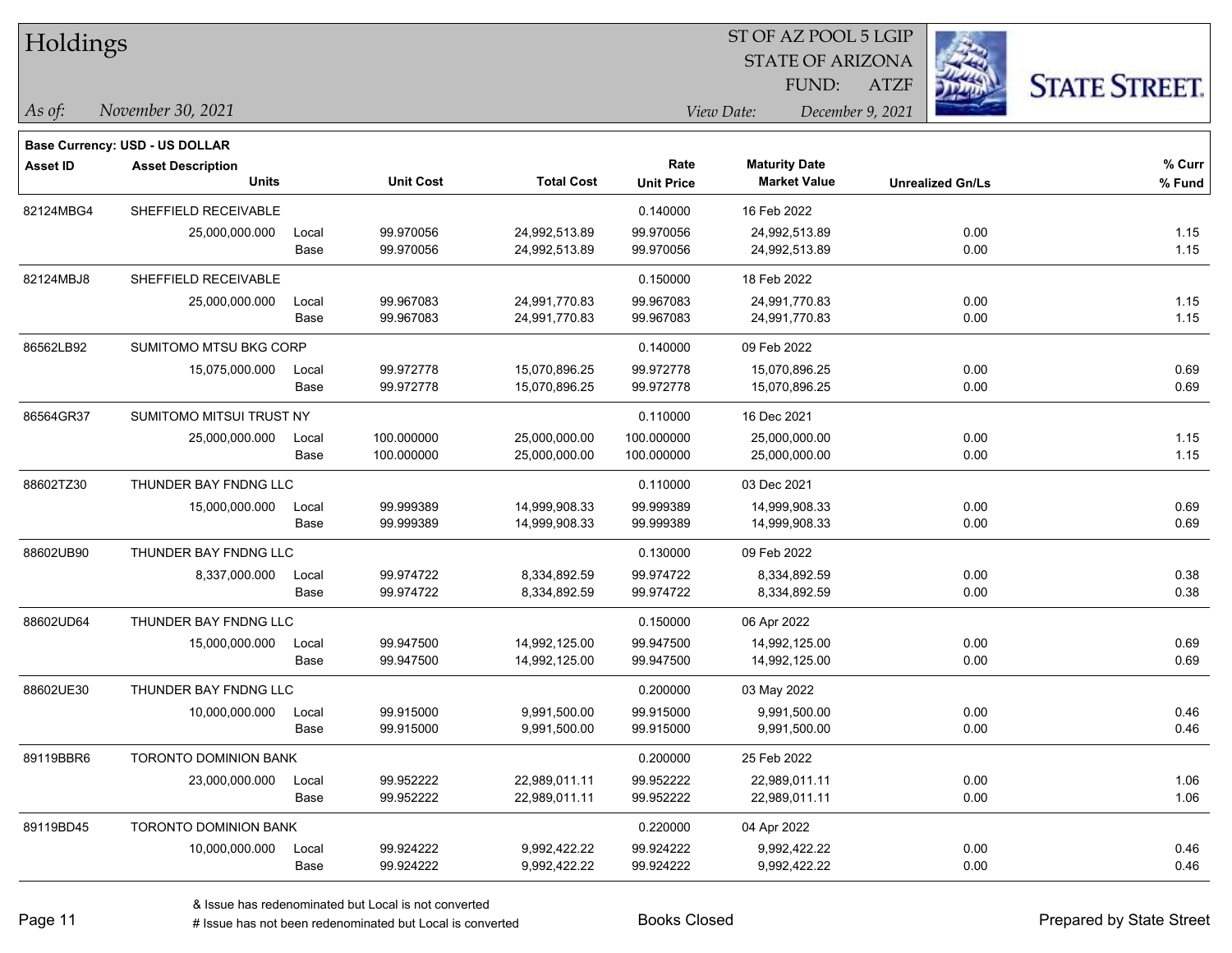| Holdings        |                                          |               |                        |                                |                           | 51 OF AZ POOL 5 LGIP<br><b>STATE OF ARIZONA</b><br>FUND: | <b>ATZF</b>             | <b>STATE STREET.</b> |
|-----------------|------------------------------------------|---------------|------------------------|--------------------------------|---------------------------|----------------------------------------------------------|-------------------------|----------------------|
| As of:          | November 30, 2021                        |               |                        |                                |                           | View Date:                                               | December 9, 2021        |                      |
|                 | <b>Base Currency: USD - US DOLLAR</b>    |               |                        |                                |                           |                                                          |                         |                      |
| <b>Asset ID</b> | <b>Asset Description</b><br><b>Units</b> |               | <b>Unit Cost</b>       | <b>Total Cost</b>              | Rate<br><b>Unit Price</b> | <b>Maturity Date</b><br><b>Market Value</b>              | <b>Unrealized Gn/Ls</b> | % Curr<br>% Fund     |
| 89119BE28       | <b>TORONTO DOMINION BANK</b>             |               |                        |                                | 0.170000                  | 02 May 2022                                              |                         |                      |
|                 | 10,000,000.000                           | Local<br>Base | 99.928222<br>99.928222 | 9,992,822.22<br>9,992,822.22   | 99.928222<br>99.928222    | 9,992,822.22<br>9,992,822.22                             | 0.00<br>0.00            | 0.46<br>0.46         |
| 89119BFV3       | <b>TORONTO DOMINION BANK</b>             |               |                        |                                | 0.205000                  | 29 Jun 2022                                              |                         |                      |
|                 | 7,500,000.000                            | Local<br>Base | 99.880417<br>99.880417 | 7,491,031.25<br>7,491,031.25   | 99.880417<br>99.880417    | 7,491,031.25<br>7,491,031.25                             | 0.00<br>0.00            | 0.34<br>0.34         |
| 89233HA38       | <b>TOYOTA MOTOR CREDIT</b>               |               |                        |                                | 0.210000                  | 03 Jan 2022                                              |                         |                      |
|                 | 25,000,000.000                           | Local<br>Base | 99.980750<br>99.980750 | 24,995,187.50<br>24,995,187.50 | 99.980750<br>99.980750    | 24,995,187.50<br>24,995,187.50                           | 0.00<br>0.00            | 1.15<br>1.15         |
| 89233HCR3       | <b>TOYOTA MOTOR CREDIT</b>               |               |                        |                                | 0.170000                  | 25 Mar 2022                                              |                         |                      |
|                 | 25,000,000.000                           | Local<br>Base | 99.946167<br>99.946167 | 24,986,541.67<br>24,986,541.67 | 99.946167<br>99.946167    | 24,986,541.67<br>24,986,541.67                           | 0.00<br>0.00            | 1.15<br>1.15         |
| 91058TZW9       | UNITED HEALTHCARE CO                     |               |                        |                                | 0.120000                  | 30 Dec 2021                                              |                         |                      |
|                 | 25,000,000.000                           | Local<br>Base | 99.990333<br>99.990333 | 24,997,583.33<br>24,997,583.33 | 99.990333<br>99.990333    | 24,997,583.33<br>24,997,583.33                           | 0.00<br>0.00            | 1.15<br>1.15         |
| 91058TZX7       | UNITED HEALTHCARE CO                     |               |                        |                                | 0.120000                  | 31 Dec 2021                                              |                         |                      |
|                 | 15,000,000.000                           | Local<br>Base | 99.990000<br>99.990000 | 14,998,500.00<br>14,998,500.00 | 99.990000<br>99.990000    | 14,998,500.00<br>14,998,500.00                           | 0.00<br>0.00            | 0.69<br>0.69         |
| 912796A90       | TREASURY BILL 12/21 0.00000              |               |                        |                                | 0.061200                  | 30 Dec 2021                                              |                         |                      |
|                 | 10,000,000.000                           | Local<br>Base | 99.995070<br>99.995070 | 9,999,507.00<br>9,999,507.00   | 99.995070<br>99.995070    | 9,999,507.00<br>9,999,507.00                             | 0.00<br>0.00            | 0.46<br>0.46         |
| 92646KZ21       | <b>VICTORY RECEIVABLES</b>               |               |                        |                                | 0.090000                  | 02 Dec 2021                                              |                         |                      |
|                 | 20,000,000.000                           | Local<br>Base | 99.999750<br>99.999750 | 19,999,950.00<br>19,999,950.00 | 99.999750<br>99.999750    | 19,999,950.00<br>19,999,950.00                           | 0.00<br>0.00            | 0.92<br>0.92         |
| 92646LA34       | VICTORY RECEIVABLES                      |               |                        |                                | 0.100000                  | 03 Jan 2022                                              |                         |                      |
|                 | 10,000,000.000                           | Local<br>Base | 99.990833<br>99.990833 | 9,999,083.33<br>9,999,083.33   | 99.990833<br>99.990833    | 9,999,083.33<br>9,999,083.33                             | 0.00<br>0.00            | 0.46<br>0.46         |
| 92646LAA8       | VICTORY RECEIVABLES                      |               |                        |                                | 0.090000                  | 10 Jan 2022                                              |                         |                      |
|                 | 20,000,000.000                           | Local<br>Base | 99.990000<br>99.990000 | 19,998,000.00<br>19,998,000.00 | 99.990000<br>99.990000    | 19,998,000.00<br>19,998,000.00                           | 0.00<br>0.00            | 0.92<br>0.92         |

 $ST$  OF AZ POOL 5 LGIP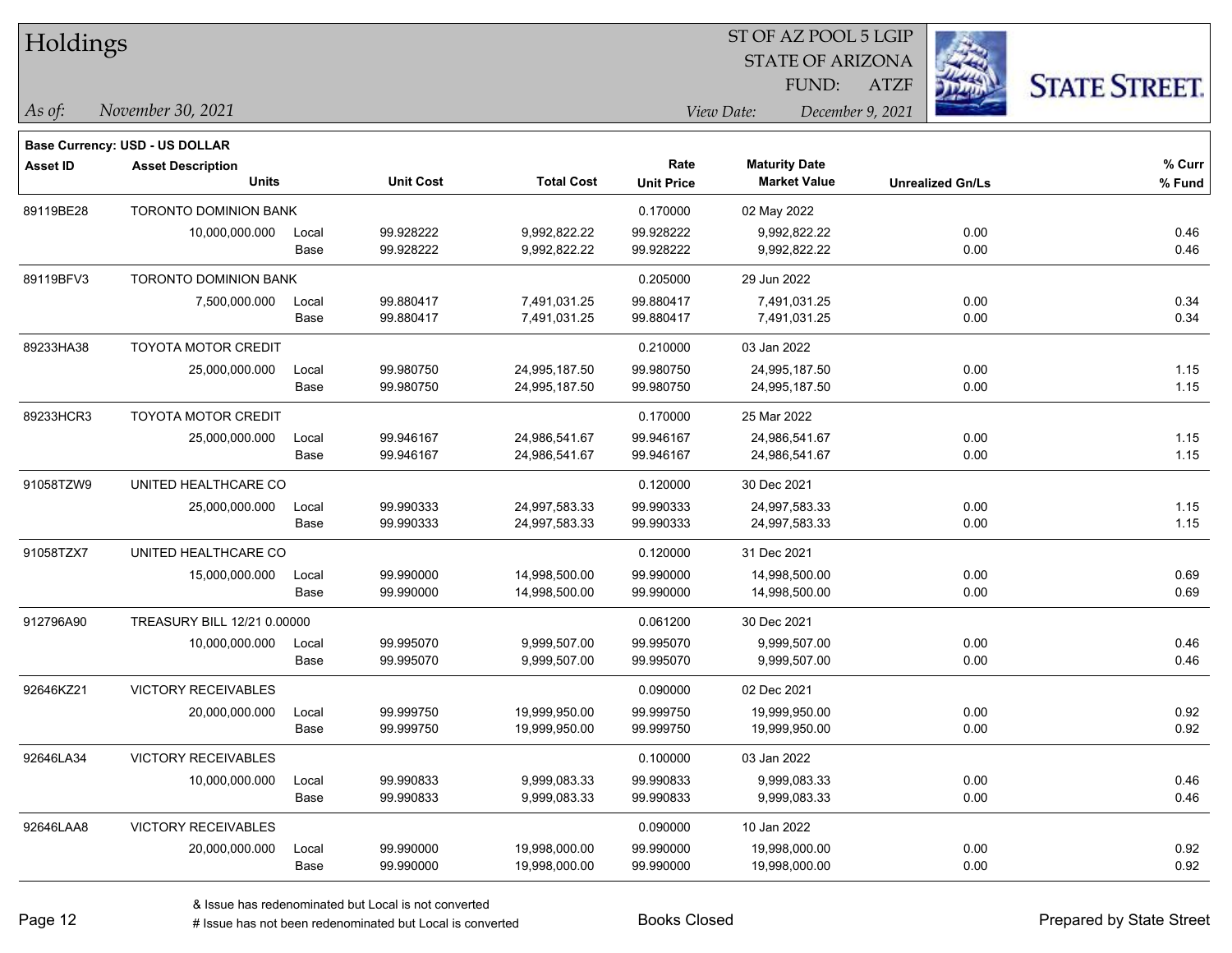| Holdings            |                                         |       |                  |                   |                   | ST OF AZ POOL 5 LGIP    |                         |                     |
|---------------------|-----------------------------------------|-------|------------------|-------------------|-------------------|-------------------------|-------------------------|---------------------|
|                     |                                         |       |                  |                   |                   | <b>STATE OF ARIZONA</b> |                         |                     |
|                     |                                         |       |                  |                   |                   | FUND:                   | <b>ATZF</b>             | <b>STATE STREET</b> |
| As of:              | November 30, 2021                       |       |                  |                   |                   | View Date:              | December 9, 2021        |                     |
|                     | <b>Base Currency: USD - US DOLLAR</b>   |       |                  |                   |                   |                         |                         |                     |
| <b>Asset ID</b>     | <b>Asset Description</b>                |       |                  |                   | Rate              | <b>Maturity Date</b>    |                         | % Curr              |
|                     | <b>Units</b>                            |       | <b>Unit Cost</b> | <b>Total Cost</b> | <b>Unit Price</b> | <b>Market Value</b>     | <b>Unrealized Gn/Ls</b> | % Fund              |
| 927WWR006           | TD SECURITIES TD SECURITIES             |       |                  |                   | 0.040000          | 01 Dec 2021             |                         |                     |
|                     | 100,000,000.000                         | Local | 100.000000       | 100,000,000.00    | 100.000000        | 100,000,000.00          | 0.00                    | 4.60                |
|                     |                                         | Base  | 100.000000       | 100,000,000.00    | 100.000000        | 100,000,000.00          | 0.00                    | 4.60                |
| 9612C1EK9           | <b>WESTPAC BANKING CORP.</b>            |       |                  |                   | 0.190000          | 19 May 2022             |                         |                     |
|                     | 15,000,000.000                          | Local | 99.910806        | 14,986,620.83     | 99.910806         | 14,986,620.83           | 0.00                    | 0.69                |
|                     |                                         | Base  | 99.910806        | 14,986,620.83     | 99.910806         | 14,986,620.83           | 0.00                    | 0.69                |
| 9612C1L13           | <b>WESTPAC BANKING CORP.</b>            |       |                  |                   | 0.340000          | 01 Nov 2022             |                         |                     |
|                     | 10,000,000.000                          | Local | 99.683611        | 9,968,361.11      | 99.683611         | 9,968,361.11            | 0.00                    | 0.46                |
|                     |                                         | Base  | 99.683611        | 9,968,361.11      | 99.683611         | 9,968,361.11            | 0.00                    | 0.46                |
| 96130AKF4           | WESTPAC BKING CORP N                    |       |                  |                   | 0.180000          | 15 Jul 2022             |                         |                     |
|                     | 15,000,000.000                          | Local | 100.000000       | 15,000,000.00     | 100.000000        | 15,000,000.00           | 0.00                    | 0.69                |
|                     |                                         | Base  | 100.000000       | 15,000,000.00     | 100.000000        | 15,000,000.00           | 0.00                    | 0.69                |
| 979QRC005           | <b>BANK OF AMERICA REPO</b>             |       |                  |                   | 0.030000          | 01 Dec 2021             |                         |                     |
|                     | 128,765,061.820                         | Local | 100.000000       | 128,765,061.82    | 100.000000        | 128,765,061.82          | 0.00                    | 5.92                |
|                     |                                         | Base  | 100.000000       | 128,765,061.82    | 100.000000        | 128,765,061.82          | 0.00                    | 5.92                |
| US DOLLAR Total     |                                         |       |                  |                   |                   |                         |                         |                     |
|                     | 2,050,478,061.820                       | Local |                  | 2,050,085,440.16  |                   | 2,050,085,440.16        | 0.00                    | 94.24               |
|                     |                                         | Base  |                  | 2,050,085,440.16  |                   | 2,050,085,440.16        | 0.00                    | 94.24               |
|                     | <b>CASH EQUIVALENT Total</b>            |       |                  |                   |                   |                         |                         |                     |
|                     | 2,050,478,061.820                       | Base  |                  | 2,050,085,440.16  |                   | 2,050,085,440.16        | 0.00                    | 94.24               |
| <b>FIXED INCOME</b> |                                         |       |                  |                   |                   |                         |                         |                     |
| <b>US DOLLAR</b>    |                                         |       |                  |                   |                   |                         | Exchange Rate:          | 1.000000            |
| 14314QAA2           | CARMAX AUTO OWNER TRUST CARMX 2021 2 A1 |       |                  |                   | 0.140900          | 15 Apr 2022             |                         |                     |
|                     | 0.010                                   | Local | 100.000000       | 0.01              | 100.000000        | 0.01                    | 0.00                    | 0.00                |
| Original Face:      | 10,000,000.000                          | Base  | 100.000000       | 0.01              | 100.000000        | 0.01                    | 0.00                    | 0.00                |
| 14317DAA8           | CARMAX AUTO OWNER TRUST CARMX 2021 3 A1 |       |                  |                   | 0.157880          | 15 Aug 2022             |                         |                     |
|                     | 3,223,068.760                           | Local | 100.000000       | 3,223,068.76      | 99.995370         | 3,222,919.53            | $-149.23$               | 0.15                |
| Original Face:      | 13,000,000.000                          | Base  | 100.000000       | 3,223,068.76      | 99.995370         | 3,222,919.53            | $-149.23$               | 0.15                |

& Issue has redenominated but Local is not converted

# Issue has not been redenominated but Local is converted Books Closed Prepared by State Street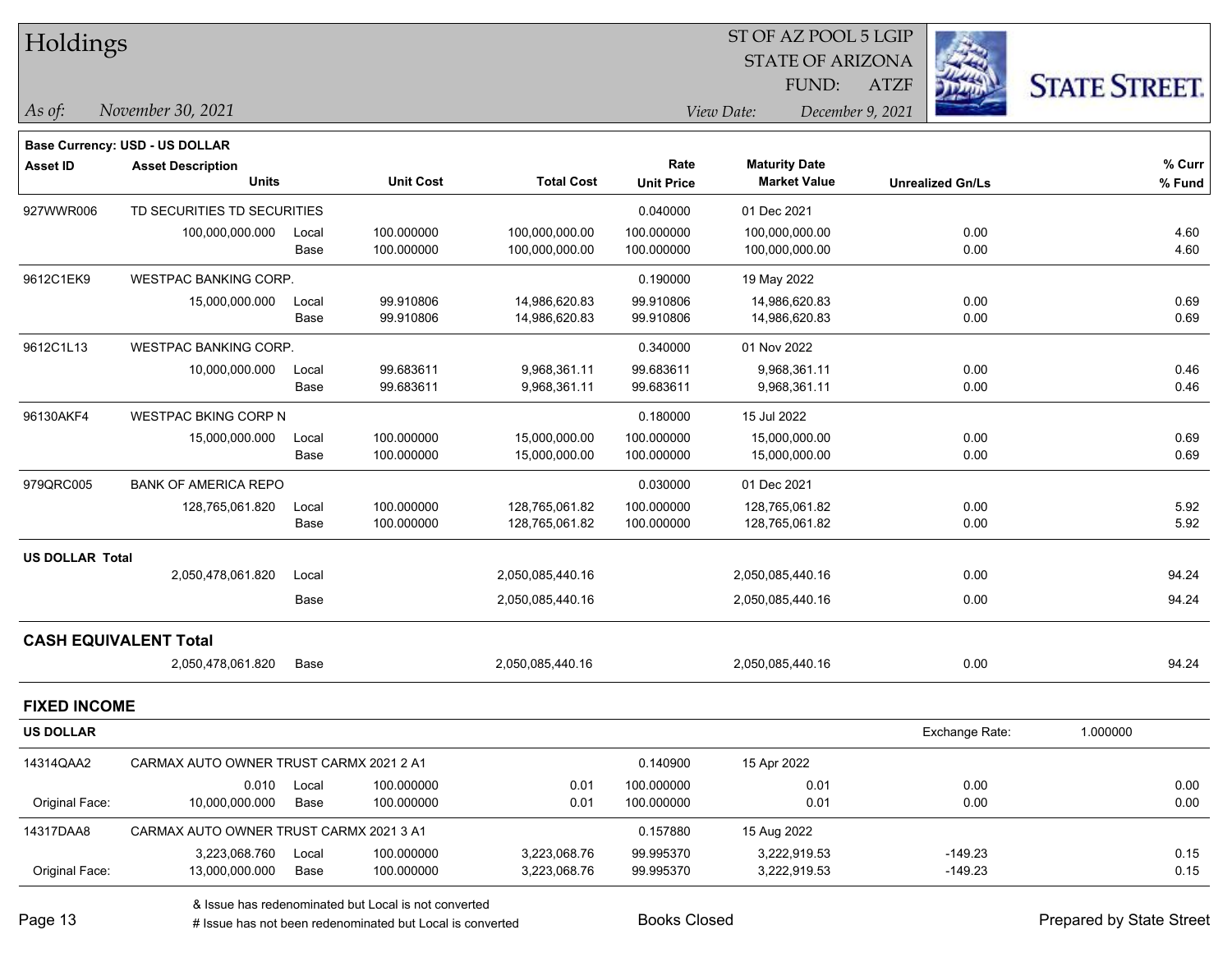| Holdings        |                                                |       |                  |                   |                   | ST OF AZ POOL 5 LGIP                        |                         |                      |
|-----------------|------------------------------------------------|-------|------------------|-------------------|-------------------|---------------------------------------------|-------------------------|----------------------|
|                 |                                                |       |                  |                   |                   | <b>STATE OF ARIZONA</b>                     |                         |                      |
|                 |                                                |       |                  |                   |                   | FUND:                                       | <b>ATZF</b>             | <b>STATE STREET.</b> |
| $\vert$ As of:  | November 30, 2021                              |       |                  |                   |                   | View Date:                                  | December 9, 2021        |                      |
|                 |                                                |       |                  |                   |                   |                                             |                         |                      |
|                 | Base Currency: USD - US DOLLAR                 |       |                  |                   | Rate              |                                             |                         |                      |
| <b>Asset ID</b> | <b>Asset Description</b><br><b>Units</b>       |       | <b>Unit Cost</b> | <b>Total Cost</b> | <b>Unit Price</b> | <b>Maturity Date</b><br><b>Market Value</b> | <b>Unrealized Gn/Ls</b> | % Curr<br>% Fund     |
| 345329AA4       | FORD CREDIT AUTO LEASE TRUST FORDL 2021 B A1   |       |                  |                   | 0.118380          | 15 Oct 2022                                 |                         |                      |
|                 | 2,666,440.900                                  | Local | 100.000000       | 2,666,440.90      | 99.989770         | 2,666,168.12                                | $-272.78$               | 0.12                 |
| Original Face:  | 4,500,000.000                                  | Base  | 100.000000       | 2,666,440.90      | 99.989770         | 2,666,168.12                                | $-272.78$               | 0.12                 |
| 36262XAA2       | GM FINANCIAL AUTOMOBILE LEASIN GMALT 2021 3 A1 |       |                  |                   | 0.129450          | 22 Aug 2022                                 |                         |                      |
|                 | 4,461,646.240                                  | Local | 100.000000       | 4,461,646.24      | 99.972590         | 4,460,423.30                                | $-1,222.94$             | 0.21                 |
| Original Face:  | 11,325,000.000                                 | Base  | 100.000000       | 4,461,646.24      | 99.972590         | 4,460,423.30                                | $-1,222.94$             | 0.21                 |
| 912796C31       | TREASURY BILL 01/22 0.00000                    |       |                  |                   |                   | 27 Jan 2022                                 |                         |                      |
|                 | 10,000,000.000                                 | Local | 99.991213        | 9,999,121.26      | 99.992875         | 9,999,287.50                                | 166.24                  | 0.46                 |
|                 |                                                | Base  | 99.991213        | 9,999,121.26      | 99.992875         | 9,999,287.50                                | 166.24                  | 0.46                 |
| 912796L98       | TREASURY BILL 03/22 0.00000                    |       |                  |                   |                   | 03 Mar 2022                                 |                         |                      |
|                 | 10,000,000.000                                 | Local | 99.986047        | 9,998,604.70      | 99.986541         | 9,998,654.10                                | 49.40                   | 0.46                 |
|                 |                                                | Base  | 99.986047        | 9,998,604.70      | 99.986541         | 9,998,654.10                                | 49.40                   | 0.46                 |
| 912796M89       | TREASURY BILL 10/22 0.00000                    |       |                  |                   | 0.010000          | 06 Oct 2022                                 |                         |                      |
|                 | 10,000,000.000                                 | Local | 99.928759        | 9,992,875.85      | 99.839062         | 9,983,906.20                                | $-8,969.65$             | 0.46                 |
|                 |                                                | Base  | 99.928759        | 9,992,875.85      | 99.839062         | 9,983,906.20                                | $-8,969.65$             | 0.46                 |
| 912796N96       | TREASURY BILL 11/22 0.00000                    |       |                  |                   | 0.010000          | 03 Nov 2022                                 |                         |                      |
|                 | 10,000,000.000                                 | Local | 99.850222        | 9,985,022.20      | 99.803417         | 9,980,341.70                                | $-4,680.50$             | 0.46                 |
|                 |                                                | Base  | 99.850222        | 9,985,022.20      | 99.803417         | 9,980,341.70                                | $-4,680.50$             | 0.46                 |
| 912796P60       | CASH MGMT BILL 12/21 0                         |       |                  |                   | 0.010000          | 14 Dec 2021                                 |                         |                      |
|                 | 25,000,000.000                                 | Local | 99.998194        | 24,999,548.54     | 99.997779         | 24,999,444.75                               | $-103.79$               | 1.15                 |
|                 |                                                | Base  | 99.998194        | 24,999,548.54     | 99.997779         | 24,999,444.75                               | $-103.79$               | 1.15                 |
| 912796P86       | TREASURY BILL 12/21 0.00000                    |       |                  |                   | 0.010000          | 28 Dec 2021                                 |                         |                      |
|                 | 20,000,000.000                                 | Local | 99.993062        | 19,998,612.49     | 99.993175         | 19,998,635.00                               | 22.51                   | 0.92                 |
|                 |                                                | Base  | 99.993062        | 19,998,612.49     | 99.993175         | 19,998,635.00                               | 22.51                   | 0.92                 |
| 912796Q69       | TREASURY BILL 01/22 0.00000                    |       |                  |                   |                   | 11 Jan 2022                                 |                         |                      |
|                 | 10,000,000.000                                 | Local | 99.993280        | 9,999,328.04      | 99.995444         | 9,999,544.40                                | 216.36                  | 0.46                 |
|                 |                                                | Base  | 99.993280        | 9,999,328.04      | 99.995444         | 9,999,544.40                                | 216.36                  | 0.46                 |
| 912796Q77       | TREASURY BILL 01/22 0.00000                    |       |                  |                   |                   | 18 Jan 2022                                 |                         |                      |
|                 | 10,000,000.000                                 | Local | 99.992334        | 9,999,233.37      | 99.995000         | 9,999,500.00                                | 266.63                  | 0.46                 |
|                 |                                                | Base  | 99.992334        | 9,999,233.37      | 99.995000         | 9,999,500.00                                | 266.63                  | 0.46                 |

# Issue has not been redenominated but Local is converted Books Closed Prepared by State Street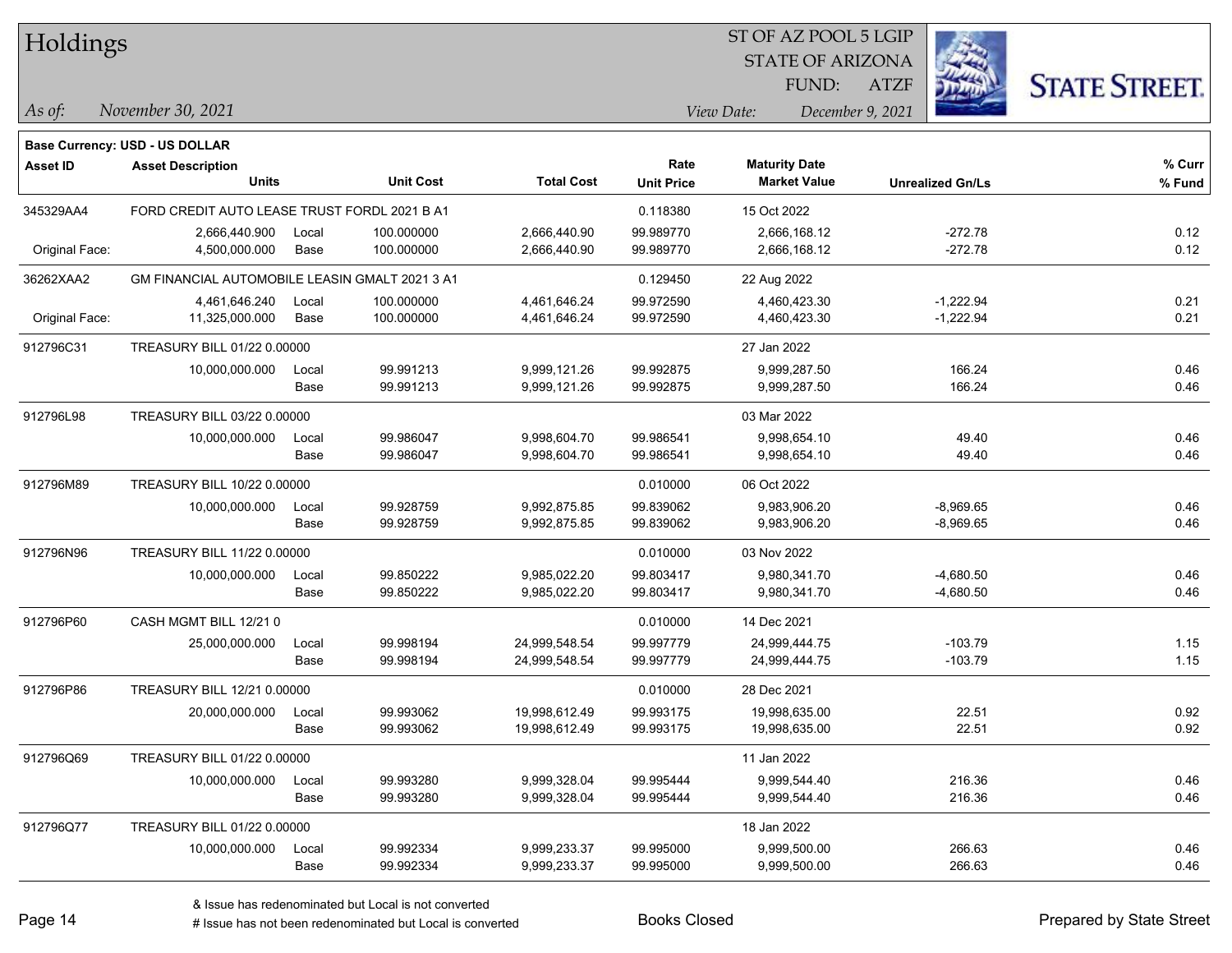| Holdings                  |                                                |       |                  |                   |                           | ST OF AZ POOL 5 LGIP                        |                         |                      |  |  |  |
|---------------------------|------------------------------------------------|-------|------------------|-------------------|---------------------------|---------------------------------------------|-------------------------|----------------------|--|--|--|
|                           |                                                |       |                  |                   |                           | <b>STATE OF ARIZONA</b>                     |                         |                      |  |  |  |
|                           |                                                |       |                  |                   |                           | FUND:                                       | <b>ATZF</b>             | <b>STATE STREET.</b> |  |  |  |
| $\vert$ As of:            | November 30, 2021                              |       |                  |                   |                           | View Date:                                  | December 9, 2021        |                      |  |  |  |
|                           | <b>Base Currency: USD - US DOLLAR</b>          |       |                  |                   |                           |                                             |                         |                      |  |  |  |
| Asset ID                  | <b>Asset Description</b><br><b>Units</b>       |       | <b>Unit Cost</b> | <b>Total Cost</b> | Rate<br><b>Unit Price</b> | <b>Maturity Date</b><br><b>Market Value</b> | <b>Unrealized Gn/Ls</b> | % Curr<br>% Fund     |  |  |  |
| 91282CAG6                 | US TREASURY N/B 08/22 0.125                    |       |                  |                   | 0.125000                  | 31 Aug 2022                                 |                         |                      |  |  |  |
|                           | 10,000,000.000                                 | Local | 100.008480       | 10,000,848.04     | 99.984375                 | 9,998,437.50                                | $-2,410.54$             | 0.46                 |  |  |  |
|                           |                                                | Base  | 100.008480       | 10,000,848.04     | 99.984375                 | 9,998,437.50                                | $-2,410.54$             | 0.46                 |  |  |  |
| 98163LAA8                 | WORLD OMNI AUTO RECEIVABLES TR WOART 2021 B A1 |       |                  |                   | 0.110250                  | 16 May 2022                                 |                         |                      |  |  |  |
|                           | 0.030                                          | Local | 100.000000       | 0.03              | 100.000000                | 0.03                                        | 0.00                    | 0.00                 |  |  |  |
| Original Face:            | 10,000,000.000                                 | Base  | 100.000000       | 0.03              | 100.000000                | 0.03                                        | 0.00                    | 0.00                 |  |  |  |
| <b>US DOLLAR Total</b>    |                                                |       |                  |                   |                           |                                             |                         |                      |  |  |  |
|                           | 125,351,155.940                                | Local |                  | 125,324,350.43    |                           | 125,307,262.14                              | $-17,088.29$            | 5.76                 |  |  |  |
| Original Face:            | 48,825,000.000                                 | Base  |                  | 125,324,350.43    |                           | 125,307,262.14                              | $-17,088.29$            | 5.76                 |  |  |  |
| <b>FIXED INCOME Total</b> |                                                |       |                  |                   |                           |                                             |                         |                      |  |  |  |
|                           | 125,351,155.940                                | Base  |                  | 125,324,350.43    |                           | 125,307,262.14                              | $-17,088.29$            | 5.76                 |  |  |  |
| Original Face:            | 48,825,000.000                                 |       |                  |                   |                           |                                             |                         |                      |  |  |  |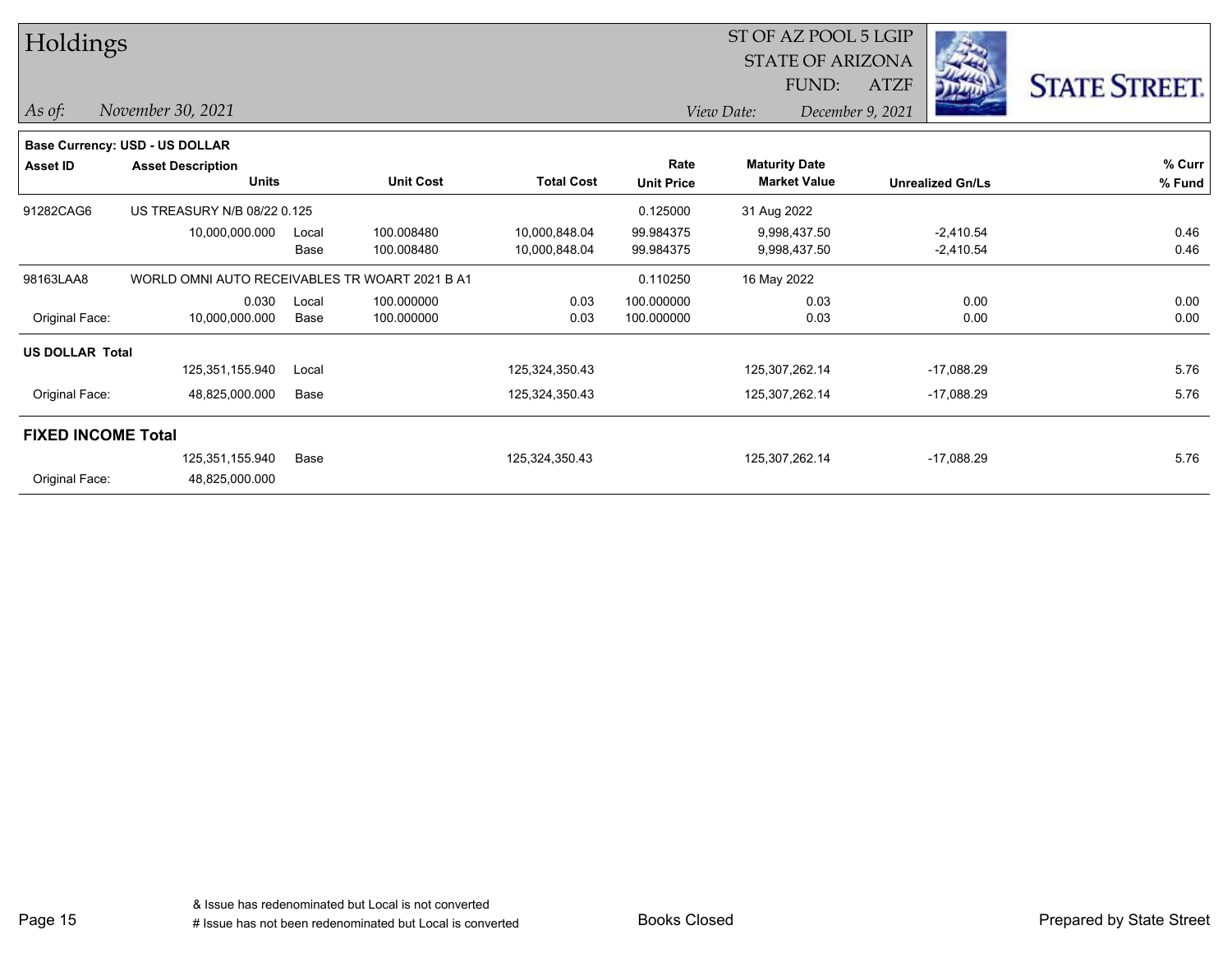| Holdings                |                                                                   |      |                  | ST OF AZ POOL 5 LGIP |                   |                      |                           |             |                         |                      |
|-------------------------|-------------------------------------------------------------------|------|------------------|----------------------|-------------------|----------------------|---------------------------|-------------|-------------------------|----------------------|
| <b>STATE OF ARIZONA</b> |                                                                   |      |                  |                      |                   |                      |                           |             |                         |                      |
| $\vert$ As of:          | November 30, 2021                                                 |      |                  |                      |                   | View Date:           | FUND:<br>December 9, 2021 | <b>ATZF</b> |                         | <b>STATE STREET.</b> |
|                         |                                                                   |      |                  |                      |                   |                      |                           |             |                         |                      |
| <b>Asset ID</b>         | <b>Base Currency: USD - US DOLLAR</b><br><b>Asset Description</b> |      |                  |                      | Rate              | <b>Maturity Date</b> |                           |             |                         | % Curr               |
|                         | <b>Units</b>                                                      |      | <b>Unit Cost</b> | <b>Total Cost</b>    | <b>Unit Price</b> |                      | <b>Market Value</b>       |             | <b>Unrealized Gn/Ls</b> | % Fund               |
| <b>FUND Total</b>       |                                                                   |      |                  |                      |                   |                      |                           |             |                         |                      |
|                         | 2,175,829,217.770                                                 | Base |                  | 2,175,409,790.60     |                   | 2,175,392,702.31     |                           |             | $-17.088.29$            | 100.00               |
| Original Face:          | 48,825,000.000                                                    |      |                  |                      |                   |                      |                           |             |                         |                      |

Page 16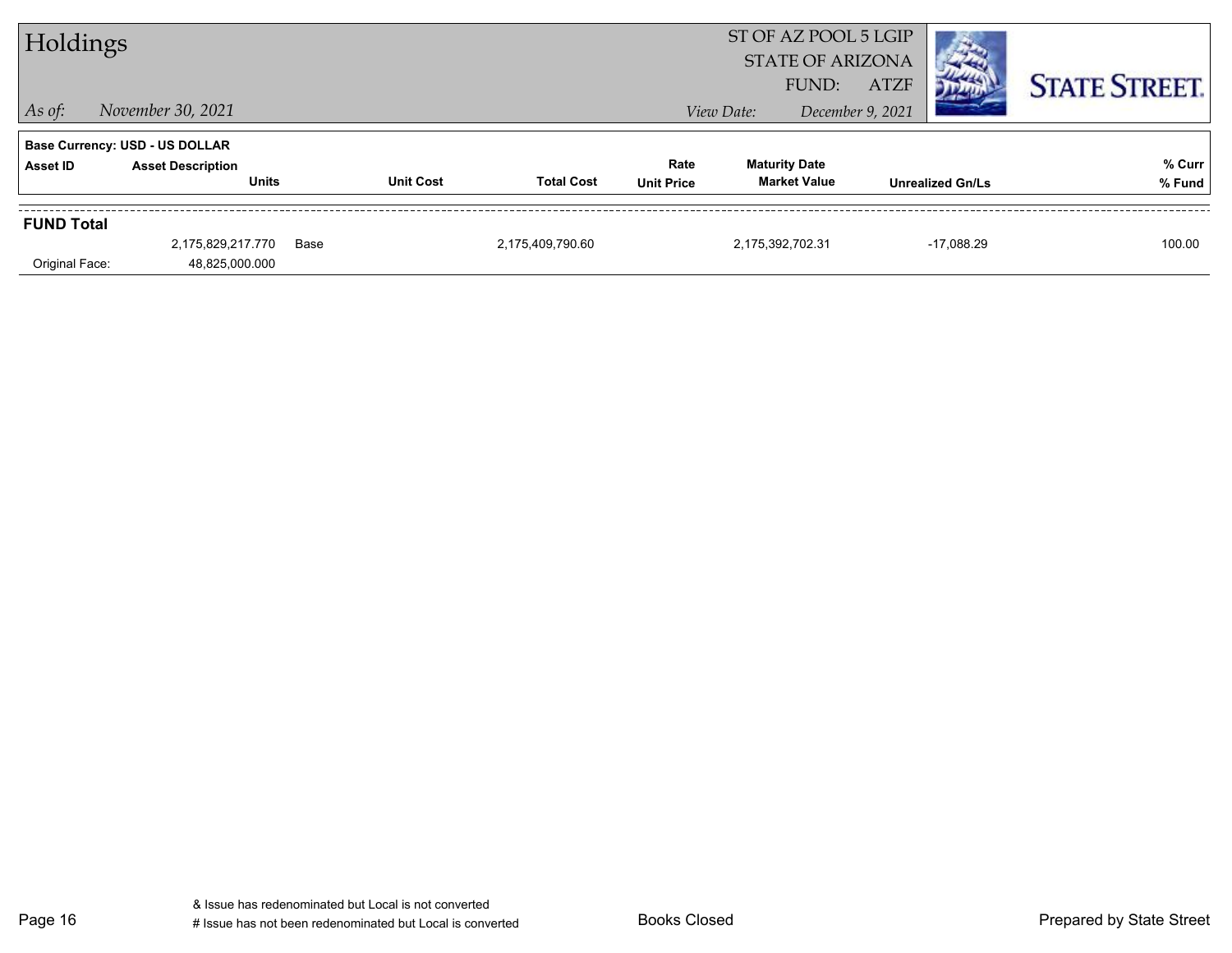# Holdings

# Currency Summary

*As of: November 30, 2021*

### ST OF AZ POOL 5 LGIP STATE OF ARIZONAATZF FUND:



*View Date:December 9, 2021*

## **Base Currency:USD - US DOLLAR**

|                        |                   |       |                   |                     | % Currency |                         |                          |                           |
|------------------------|-------------------|-------|-------------------|---------------------|------------|-------------------------|--------------------------|---------------------------|
|                        | <b>Units</b>      |       | <b>Total Cost</b> | <b>Market Value</b> | % Fund     | <b>Unreal Sec Gn/Ls</b> | <b>Unreal Curr Gn/Ls</b> | <b>Total Unreal Gn/Ls</b> |
| <b>US DOLLAR</b>       |                   |       |                   |                     |            |                         | Exchange Rate:           | 1.000000                  |
| <b>CASH</b>            |                   |       |                   |                     |            |                         |                          |                           |
|                        | 0.010             | Local | 0.01              | 0.01                | 0.00       | 0.00                    |                          | 0.00                      |
|                        |                   | Base  | 0.01              | 0.01                | 0.00       | 0.00                    | 0.00                     | 0.00                      |
| <b>CASH EQUIVALENT</b> |                   |       |                   |                     |            |                         |                          |                           |
|                        | 2,050,478,061.820 | Local | 2,050,085,440.16  | 2,050,085,440.16    | 94.24      | 0.00                    |                          | 0.00                      |
|                        |                   | Base  | 2,050,085,440.16  | 2,050,085,440.16    | 94.24      | 0.00                    | 0.00                     | 0.00                      |
| <b>FIXED INCOME</b>    |                   |       |                   |                     |            |                         |                          |                           |
|                        | 125,351,155.940   | Local | 125,324,350.43    | 125,307,262.14      | 5.76       | $-17,088.29$            |                          | $-17,088.29$              |
| Original Face:         | 48,825,000.000    | Base  | 125,324,350.43    | 125,307,262.14      | 5.76       | $-17,088.29$            | 0.00                     | $-17,088.29$              |
| <b>US DOLLAR Total</b> |                   |       |                   |                     |            |                         |                          |                           |
|                        | 2,175,829,217.770 | Local | 2,175,409,790.60  | 2,175,392,702.31    | 100.00     | $-17,088.29$            |                          | -17,088.29                |
| Original Face:         | 48,825,000.000    | Base  | 2,175,409,790.60  | 2,175,392,702.31    | 100.00     | $-17,088.29$            | 0.00                     | $-17,088.29$              |
| <b>FUND Total</b>      |                   |       |                   |                     |            |                         |                          |                           |
|                        | 2,175,829,217.770 | Base  | 2,175,409,790.60  | 2,175,392,702.31    | 100.00     | $-17,088.29$            | 0.00                     | $-17,088.29$              |
| Original Face:         | 48,825,000.000    |       |                   |                     |            |                         |                          |                           |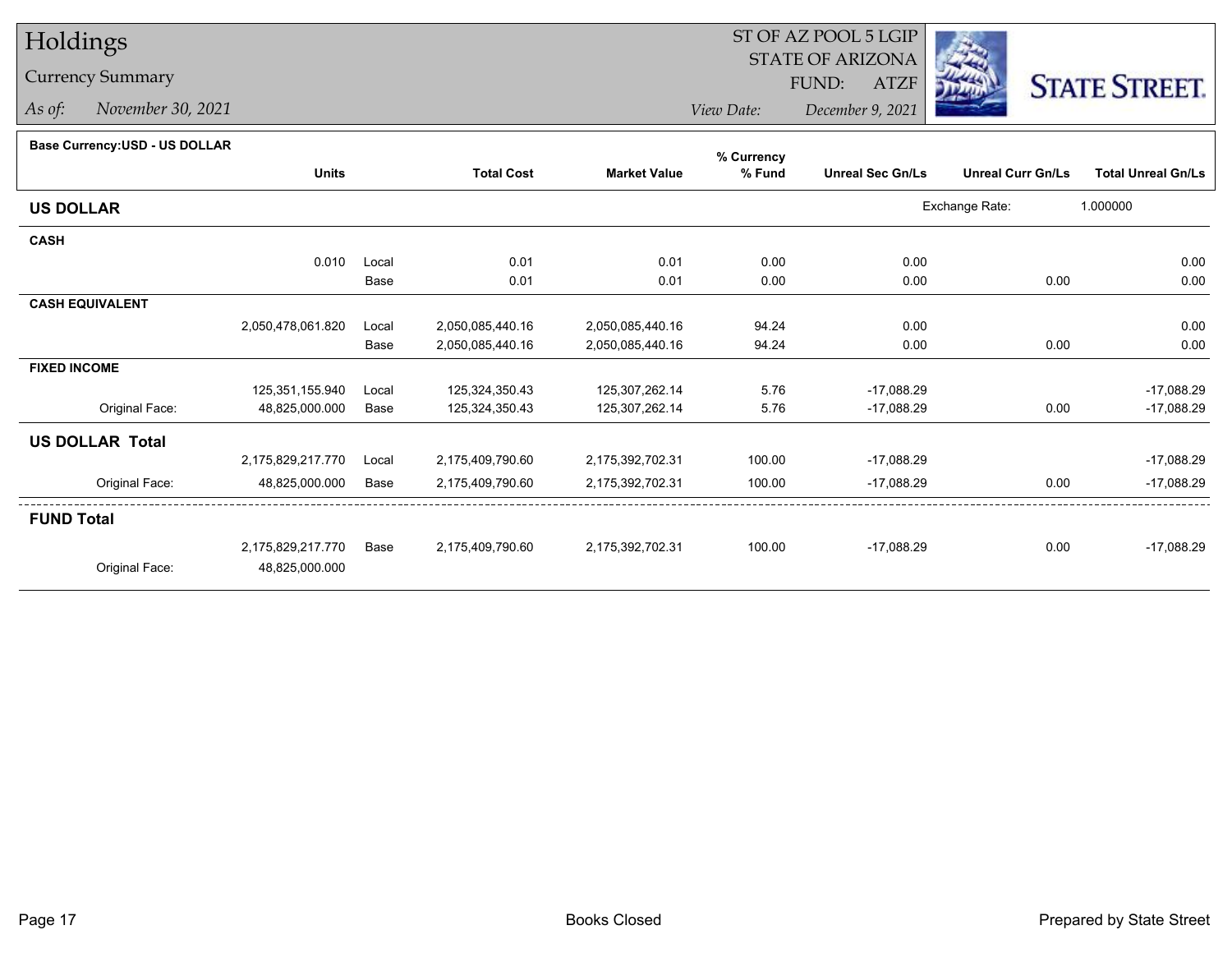| Holdings             |                                       |                   |                     |            | ST OF AZ POOL 5 LGIP<br><b>STATE OF ARIZONA</b> |                          |                           |
|----------------------|---------------------------------------|-------------------|---------------------|------------|-------------------------------------------------|--------------------------|---------------------------|
| <b>Asset Summary</b> |                                       |                   |                     |            | FUND:<br><b>ATZF</b>                            |                          | <b>STATE STREET.</b>      |
| As of:               | November 30, 2021                     |                   |                     | View Date: | December 9, 2021                                |                          |                           |
|                      | <b>Base Currency: USD - US DOLLAR</b> |                   |                     |            |                                                 |                          |                           |
|                      | <b>Units</b>                          | <b>Total Cost</b> | <b>Market Value</b> | % Fund     | <b>Unreal Sec Gn/Ls</b>                         | <b>Unreal Curr Gn/Ls</b> | <b>Total Unreal Gn/Ls</b> |
| <b>CASH</b>          |                                       |                   |                     |            |                                                 |                          |                           |
| <b>US DOLLAR</b>     |                                       |                   |                     |            |                                                 |                          |                           |
|                      | 0.010                                 | 0.01              | 0.01                | 0.00       | 0.00                                            | 0.00                     | 0.00                      |
| <b>CASH Total</b>    | 0.010                                 | 0.01              | 0.01                | 0.00       | 0.00                                            | 0.00                     | 0.00                      |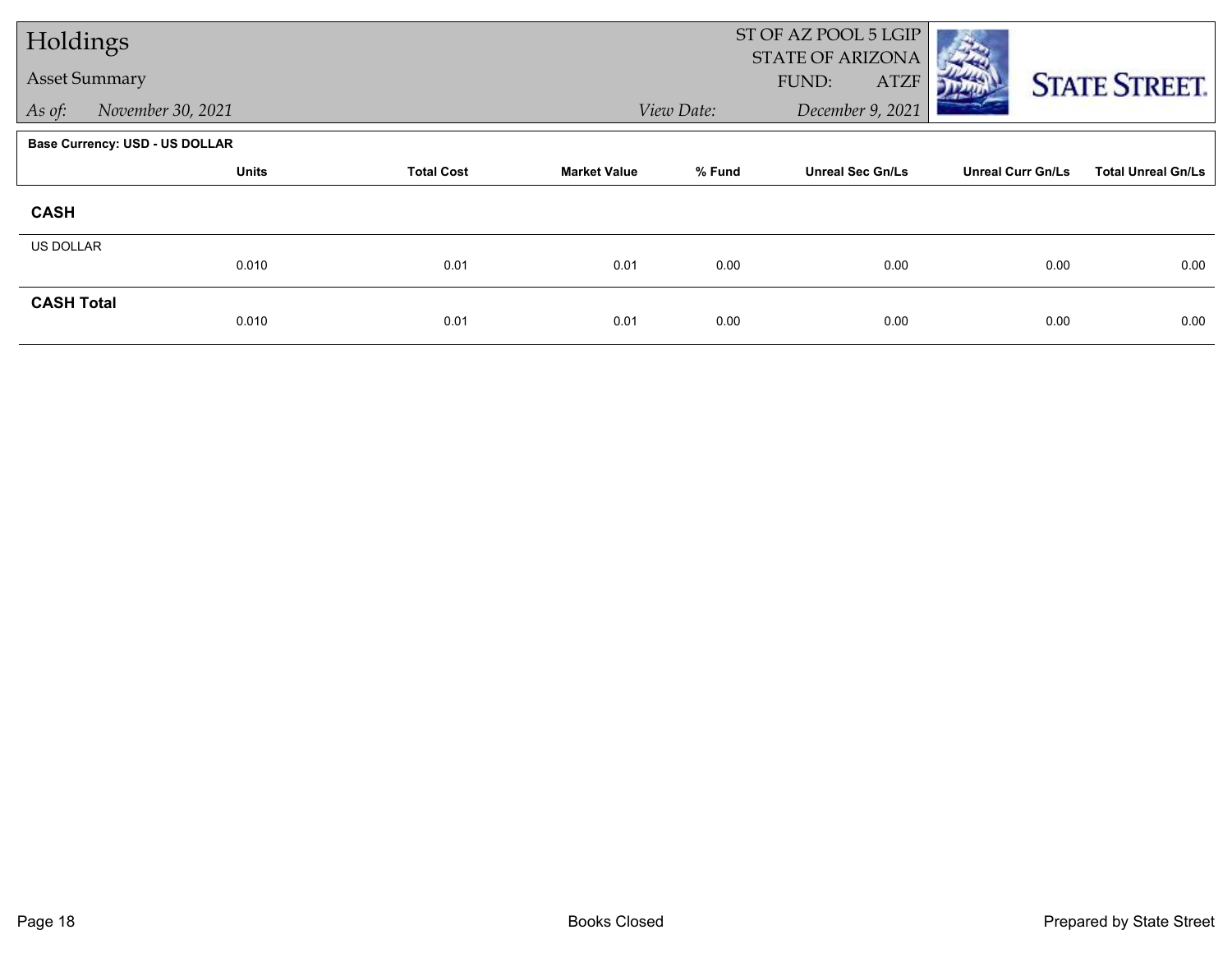| Holdings         |                                                   |                   |                     |            | ST OF AZ POOL 5 LGIP                            |                          |                           |
|------------------|---------------------------------------------------|-------------------|---------------------|------------|-------------------------------------------------|--------------------------|---------------------------|
|                  | <b>Asset Summary</b>                              |                   |                     |            | <b>STATE OF ARIZONA</b><br>FUND:<br><b>ATZF</b> |                          |                           |
| As of:           | November 30, 2021                                 |                   |                     | View Date: | December 9, 2021                                |                          | <b>STATE STREET.</b>      |
|                  | <b>Base Currency: USD - US DOLLAR</b>             |                   |                     |            |                                                 |                          |                           |
|                  | <b>Units</b>                                      | <b>Total Cost</b> | <b>Market Value</b> | % Fund     | <b>Unreal Sec Gn/Ls</b>                         | <b>Unreal Curr Gn/Ls</b> | <b>Total Unreal Gn/Ls</b> |
|                  | <b>CASH EQUIVALENT</b>                            |                   |                     |            |                                                 |                          |                           |
| <b>US DOLLAR</b> |                                                   |                   |                     |            |                                                 |                          |                           |
|                  | 2,050,478,061.820                                 | 2,050,085,440.16  | 2,050,085,440.16    | 94.24      | 0.00                                            | 0.00                     | 0.00                      |
|                  | <b>CASH EQUIVALENT Total</b><br>2,050,478,061.820 | 2,050,085,440.16  | 2,050,085,440.16    | 94.24      | 0.00                                            | 0.00                     | 0.00                      |
|                  |                                                   |                   |                     |            |                                                 |                          |                           |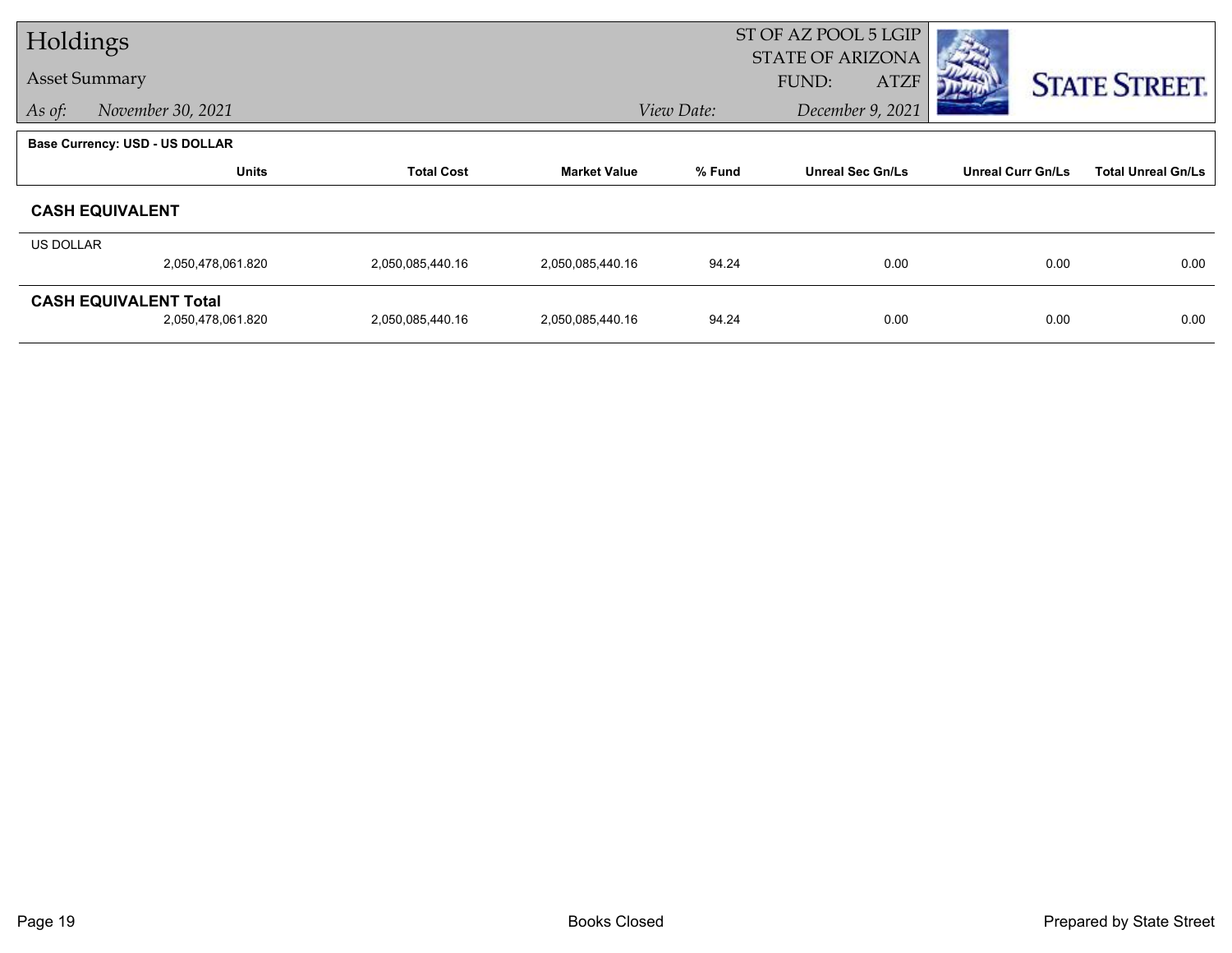| Holdings  |                                |                   |                     |            | ST OF AZ POOL 5 LGIP                            |                          |                           |
|-----------|--------------------------------|-------------------|---------------------|------------|-------------------------------------------------|--------------------------|---------------------------|
|           | <b>Asset Summary</b>           |                   |                     |            | <b>STATE OF ARIZONA</b><br>FUND:<br><b>ATZF</b> |                          | <b>STATE STREET.</b>      |
| As of:    | November 30, 2021              |                   |                     | View Date: | December 9, 2021                                |                          |                           |
|           | Base Currency: USD - US DOLLAR |                   |                     |            |                                                 |                          |                           |
|           | Units                          | <b>Total Cost</b> | <b>Market Value</b> | % Fund     | <b>Unreal Sec Gn/Ls</b>                         | <b>Unreal Curr Gn/Ls</b> | <b>Total Unreal Gn/Ls</b> |
|           | <b>FIXED INCOME</b>            |                   |                     |            |                                                 |                          |                           |
| US DOLLAR |                                |                   |                     |            |                                                 |                          |                           |
|           | 125,351,155.940                | 125,324,350.43    | 125,307,262.14      | 5.76       | $-17,088.29$                                    | 0.00                     | $-17,088.29$              |
|           | <b>FIXED INCOME Total</b>      |                   |                     |            |                                                 |                          |                           |
|           | 125,351,155.940                | 125,324,350.43    | 125,307,262.14      | 5.76       | $-17,088.29$                                    | 0.00                     | $-17,088.29$              |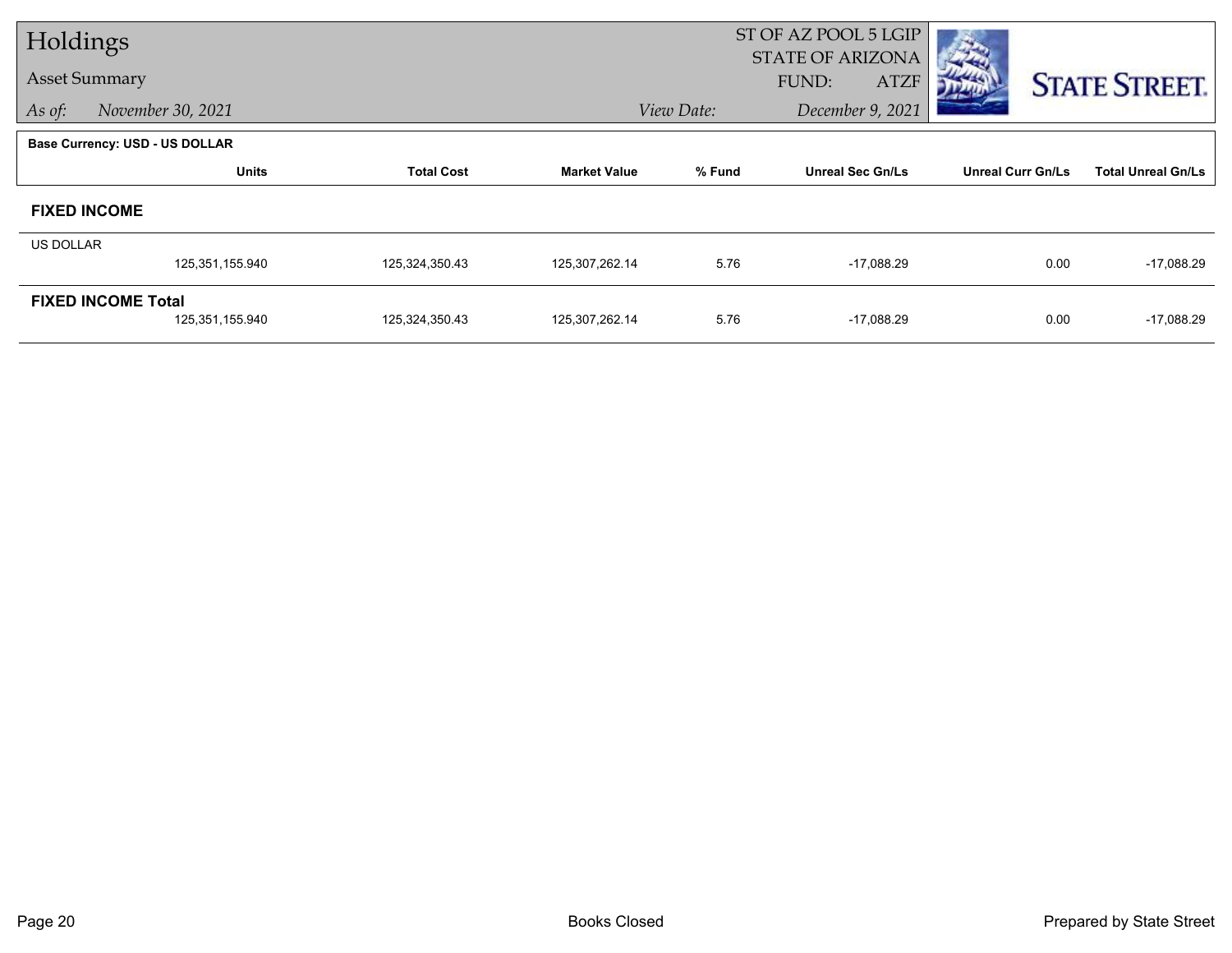| Holdings                          |                                       |                  | ST OF AZ POOL 5 LGIP<br><b>STATE OF ARIZONA</b> |                      |                         |  |                          |      |                           |
|-----------------------------------|---------------------------------------|------------------|-------------------------------------------------|----------------------|-------------------------|--|--------------------------|------|---------------------------|
| <b>Asset Summary</b>              |                                       |                  |                                                 | FUND:<br><b>ATZF</b> |                         |  |                          |      | <b>STATE STREET.</b>      |
| November 30, 2021<br>As of:       |                                       |                  |                                                 | View Date:           | December 9, 2021        |  |                          |      |                           |
|                                   | <b>Base Currency: USD - US DOLLAR</b> |                  |                                                 |                      |                         |  |                          |      |                           |
| <b>Units</b><br><b>Total Cost</b> |                                       |                  | <b>Market Value</b>                             | % Fund               | <b>Unreal Sec Gn/Ls</b> |  | <b>Unreal Curr Gn/Ls</b> |      | <b>Total Unreal Gn/Ls</b> |
| <b>FUND Total</b>                 |                                       |                  |                                                 |                      |                         |  |                          |      |                           |
|                                   | 2.175.829.217.770                     | 2.175.409.790.60 | 2.175.392.702.31                                | 100.00               | -17.088.29              |  |                          | 0.00 | $-17.088.29$              |